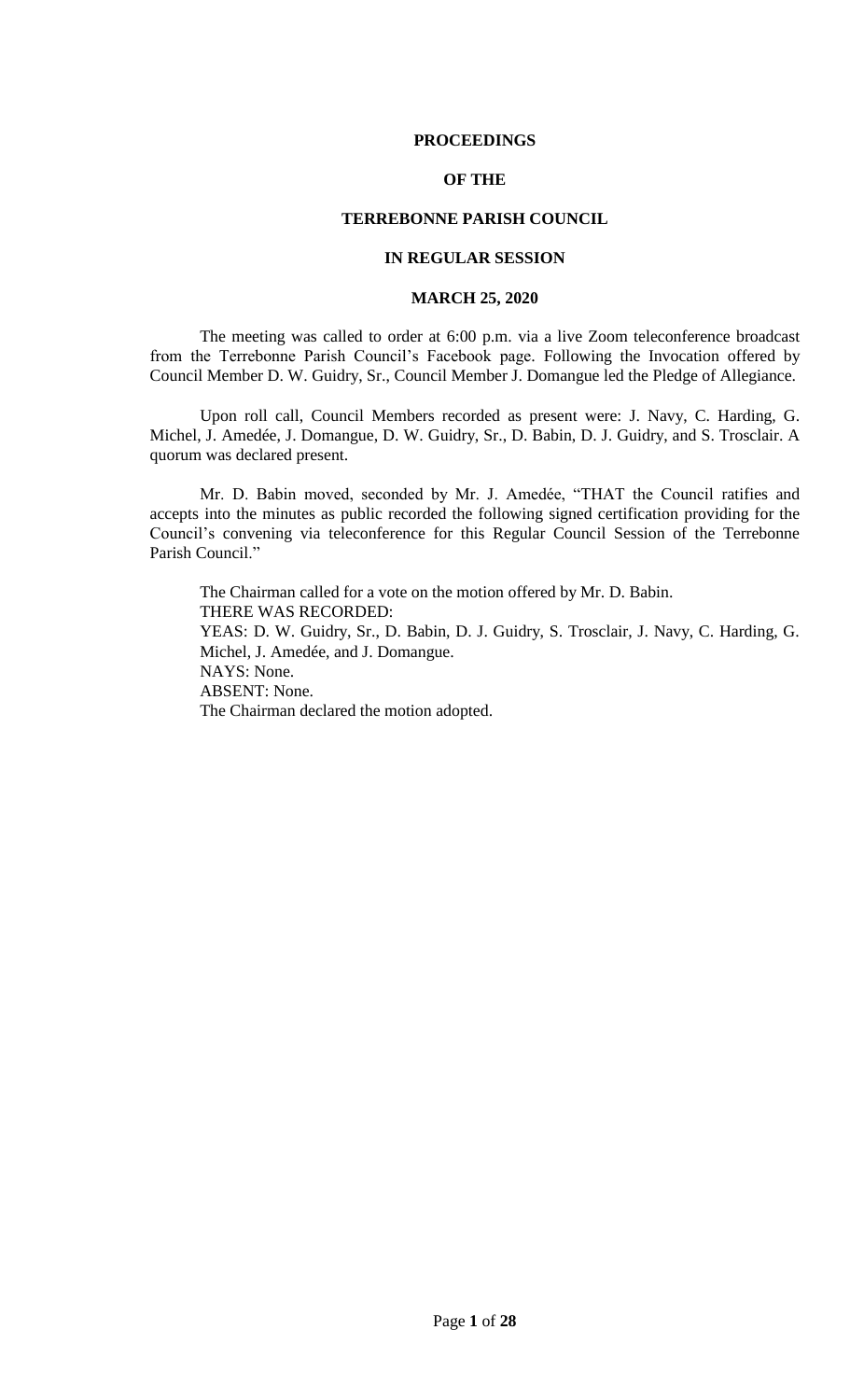#### CERTIFICATION IN ACCORDANCE WITH SECTION 4 OF LOUISIANA EXECUTIVE PROCLAMATION NUMBER JBE 2020-30 OF MARCH 16, 2020

I. Steve Trosclair, am the Chairman of the Terrebonne Parish Council for the Terrebonne Parish Consolidated Government, and I do hereby certify as follows:

- 1. The Terrebonne Parish Council has scheduled a Council meeting for Wednesday. March 25, 2020 at 6:00 p.m.
- 2. The agenda for that Council meeting has been published in accordance with law.
- 3. I am familiar with the Declaration of Public Health Emergency issued by Louisiana Governor John Bel Edwards on March 11, 2020 and the parish-wide declaration of public emergency issued by Terrebonne Parish President Gordon E. Dove on March 12, 2020, in response to spread of novel coronavirus into the state of Louisiana; and
- 4. I have read and am familiar with Proclamation Number JBE 2020-30 dated March 16, 2020 by Louisiana Governor John Bel Edwards which, in part, authorizes a local political subdivision to hold public meetings via teleconference or videoconference during this state of emergency in the event a written certification is issued "that it will otherwise be unable to operate due to quorum requirements.'
- 5. I have read and am familiar with Terrebonne Parish President Gordon E. Dove's Executive Order on Public Meetings issued March 23, 2020, which suspends the two day notice requirement for Terrebonne Parish Council meetings and authorizes the Council to conduct meetings in accordance with Louisiana Proclamation Number JBF. 2020-30, Section 4 should the Terrebonne Parish Council be unable to obtain a quorum for meeting in person.
- 6. I have also read and am familiar with Governor Edwards's Proclamation Number 33 JBE 2020 dated March 22, 2020, which orders the citizens of Louisianan to "stay home" except for conducting essential tasks.
- 7. In light of these orders, I have corresponded via email and telephone with all members of the Terrebonne Parish Council.
- 8. Of the nine members of the Terrebonne Parish Council, six members have advised that they are unable to attend in person the Terrebonne Parish Council meeting scheduled for Wednesday, March 25, 2020 at 6:00 p.m.
- 9. Of the nine members of the Terrebonne Parish Council, nine members have advised me that they ARE available to attend that meeting via teleconference or video conference.
- 10. Therefore, the Terrebonne Parish Council will be unable, due to quorum requirements, to operate for the meeting scheduled for Wednesday, March 25, 2020 at 6:00 p.m. unless the meeting is held via teleconference or video conference.
- 11. Therefore, in accordance with Section 4 of Louisiana Executive Order JBE 2020-30, and in accordance with Parish President Dove's Executive Order on Public Mectings dated March 23, 2020, I certify that the meeting of the Terrebonne Parish Council scheduled for Wednesday, March 25, 2020 at 6:00 p.m. shall be conducted via teleconference or video conference and notice shall be published accordingly.

Certified to be true and correct on this 24th day of March 2020.

to. ruch

Steve Troselair, Chairman Terrebonne Parish Council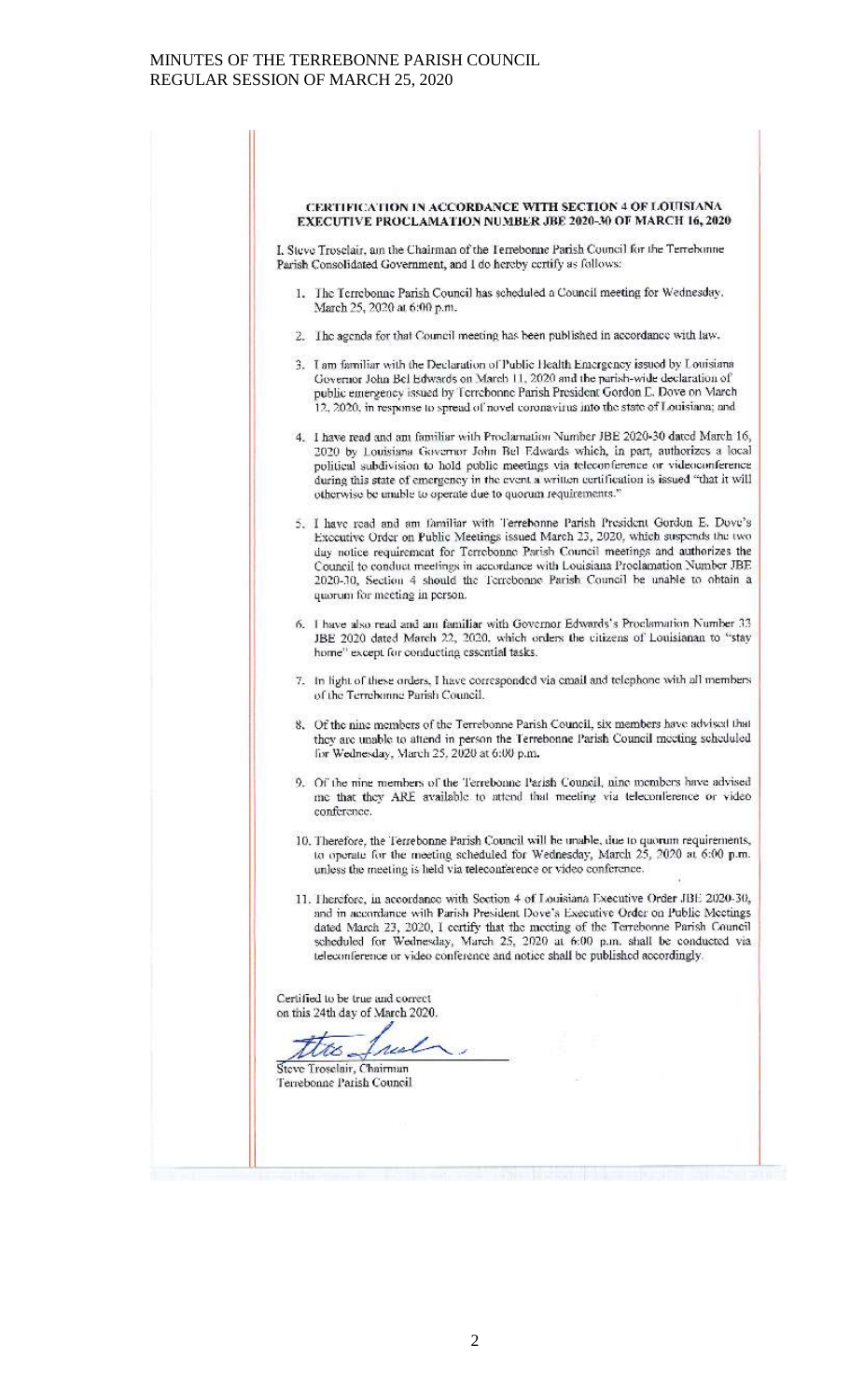Mr. D. Babin moved, seconded by Mr. C. Harding, "THAT the Council approve the minutes of the Regular Council Session held on February 19, 2020."

The Chairman called for a vote on the motion offered by Mr. D. Babin. THERE WAS RECORDED: YEAS: D. W. Guidry, Sr., D. Babin, D. J. Guidry, S. Trosclair, J. Navy, C. Harding, G. Michel, J. Amedée, and J. Domangue. NAYS: None. ABSENT: None. The Chairman declared the motion adopted.

Mr. D. Babin moved, seconded by Mr. D. W. Guidry, Sr., "THAT the Council approve the Manual Check Listing for January 2020 and February 2020."

The Chairman called for a vote on the motion offered by Mr. D. Babin. THERE WAS RECORDED: YEAS: D. W. Guidry, Sr., D. Babin, D. J. Guidry, S. Trosclair, J. Navy, C. Harding, G. Michel, J. Amedée, and J. Domangue. NAYS: None. ABSENT: None. The Chairman declared the motion adopted.

Mr. D. Babin moved, seconded by Ms. J. Domangue, "THAT the Council approve the Accounts Payable Bill Lists for 03/16/2020 and 03/23/2020."

The Chairman called for a vote on the motion offered by Mr. D. Babin. THERE WAS RECORDED: YEAS: D. Babin, D. J. Guidry, S. Trosclair, J. Navy, C. Harding, G. Michel, J. Amedée, and J. Domangue. NAYS: None. ABSENT: None. ABSTAINING: D. W. Guidry, Sr. The Chairman declared the motion adopted.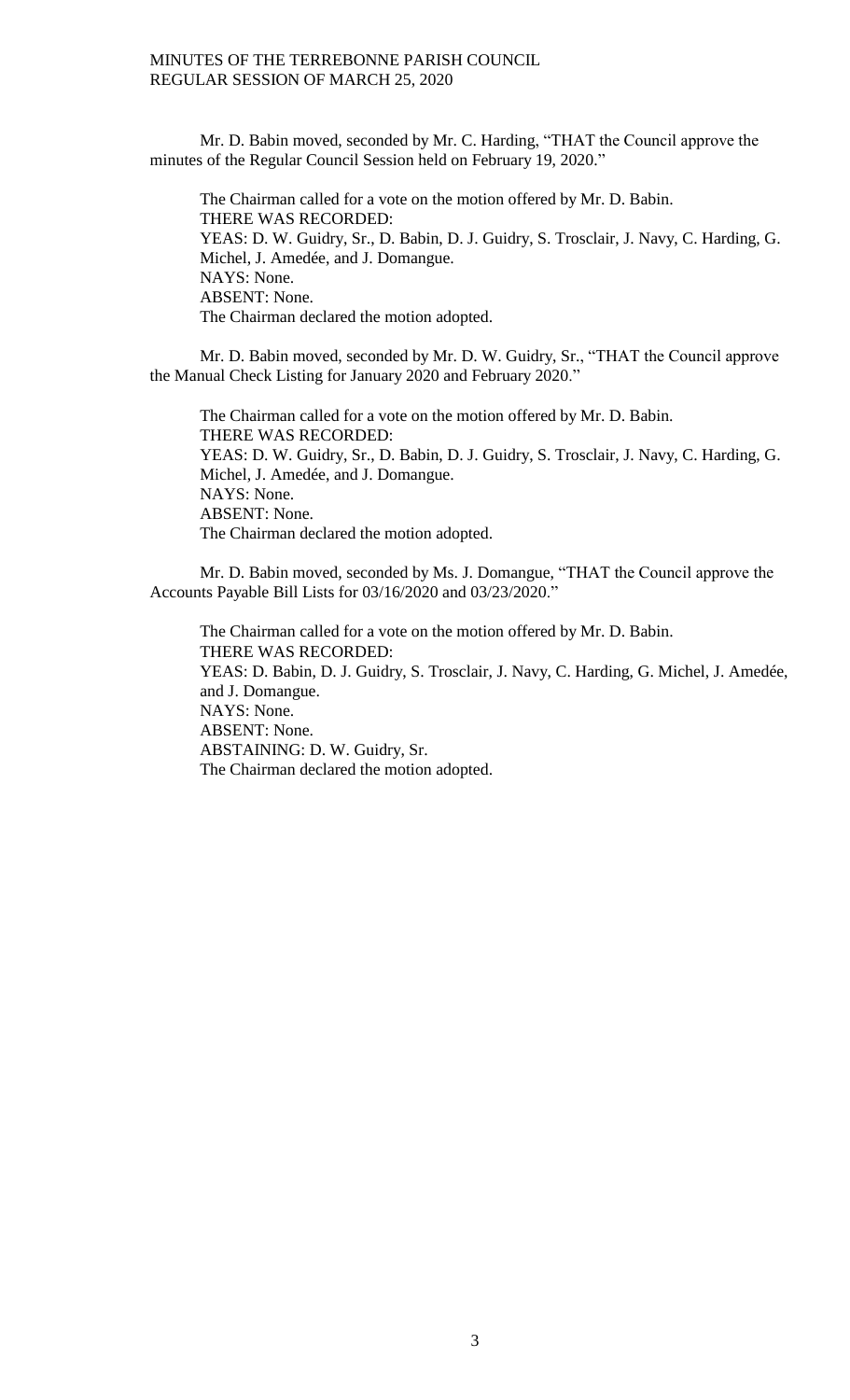OFFERED BY: MR, G, MCHEL SECONDED BY: MR. C. HARDING

#### **RESOLUTION NO. 20-099**

AUTHORIZING THE PARISH PRESIDENT, GORDON E. DOVE, TO FILE APPLICATIONS FOR FUNDING AND ACCEPT FUNDING FROM FEDERAL AND STATE GOVERNMENT AGENCIES, PHILANTHROPIC AND NONPROFIT ORGANIZATIONS, AND PRIVATE GRANTS AND PUBLIC PRIVATE PARTNERSHIPS RELATED TO HAZARD MITIGATION, PUBLIC SAFETY, EMERGENCY MANAGEMENT, AND COASTAL RESTORATION OR PROTECTION THROUGH ANY MEANS ON BEHALF OF THE PARISH AND THE COUNCIL THROUGH DECEMBER 31, 2020.

**WHEREAS**, Terrebonne Parish has undertaken efforts to reduce the risk to the parish from natural and manmade disasters and remain resilient; and

**WHEREAS**, those efforts have often been funded through grants from outside entities; and

**WHEREAS**, the Parish remains at risk of economic, social and physical disruptions from storms and disasters that may be lessened through proactive and reactive actions; and

**WHEREAS**, funding is available from time to time from federal and state government agencies, philanthropic and nonprofit organizations, and private grants and public private partnerships for these purposes; and

**WHEREAS**, the grant funds cannot be accessed without an application process; and

**WHEREAS,** the parish Council will have the opportunity to approve or reject any expenditures for grant required nonfederal shares prior to any commitment to accept funding.

**NOW THEREFORE BE IT RESOLVED**, by the Terrebonne Parish Council (Community Development and Planning Committee) on behalf of the Terrebonne Parish Consolidated Government, that the Parish President Gordon E. Dove is authorized through December 31, 2020 to submit and execute grant applications and partnerships on behalf of the Terrebonne Parish Consolidated Government to aid in the financing of risk mitigation, emergency management, and coastal restoration and preservation efforts.

#### **THERE WAS RECORDED:**

YEAS: D. W. Guidry, Sr., D. Babin, D. J. Guidry, S. Trosclair, J. Navy, C. Harding, G. Michel, J. Amedẻe, and J. Domangue. NAYS: None. ABSTAINING: None. ABSENT: None. The Chairman declared the resolution adopted on this the  $25<sup>th</sup>$ day of March 2020.

\* \* \* \* \* \* \* \* \*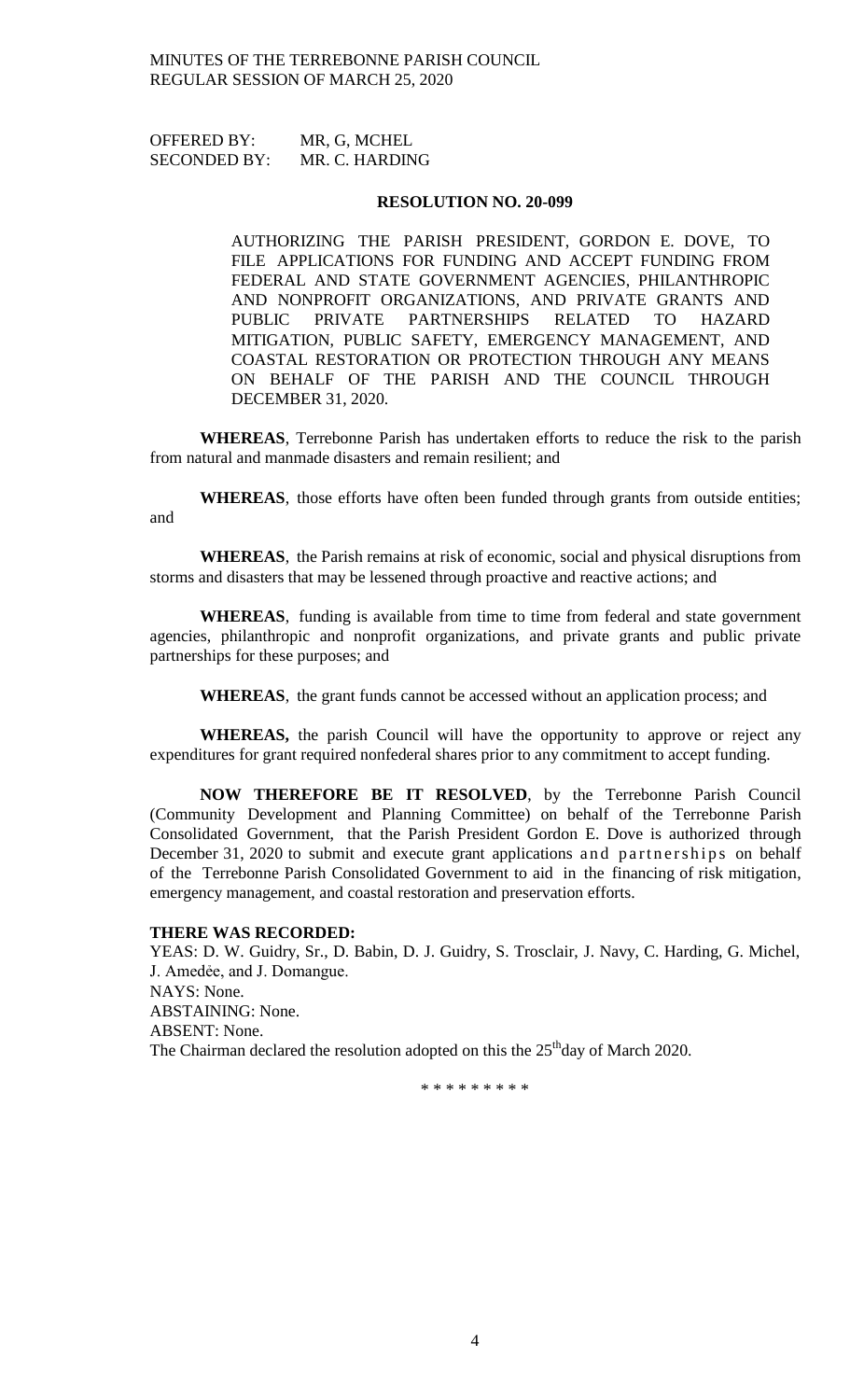OFFERED BY: MR. G. MICHEL SECONDED BY: MR. J. AMEDẾE

### **RESOLUTION NO. 20-100**

**WHEREAS,** Louisiana Statutory Law provides for the disposal of surplus movable property having a value of \$5,000.00 or less, in addition to other legally permissible means, at private sale which is, in the opinion of the governing authority, not needed for public purposes; and

**WHEREAS**, the movable property listed in the attached Exhibit A each have a valued of \$5,000.00 or less, as indicated by the values set out next to each item on the attached Exhibit A; and

**WHEREAS**, the parish administration has recommended that the movable property listed in the attached Exhibit A be declared surplus as the items are no longer useful, nor do they serve a public purpose and authorizes immediate award to the highest bidder for all items, including those where the highest bid exceeds \$5,000.00; and

**NOW THEREFORE, BE IT RESOLOVED** by the Terrebonne Parish Council that the movable property listed in the attached Exhibit A be declared surplus and grants authorization to dispose of said items by private sale or by any other legally approved method to the highest bidder pursuant to statutory law, including those where the highest bid exceeds \$5,000.00.

# **THERE WAS RECORDED:**

YEAS: D. W. Guidry, Sr., D. Babin, D. J. Guidry, S. Trosclair, J. Navy, C. Harding, G. Michel, J. Amedẻe, and J. Domangue. NAYS: None. ABSTAINING: None. ABSENT: None. The Chairman declared the resolution adopted on this the 25<sup>th</sup>day of March 2020.

\* \* \* \* \* \* \* \* \*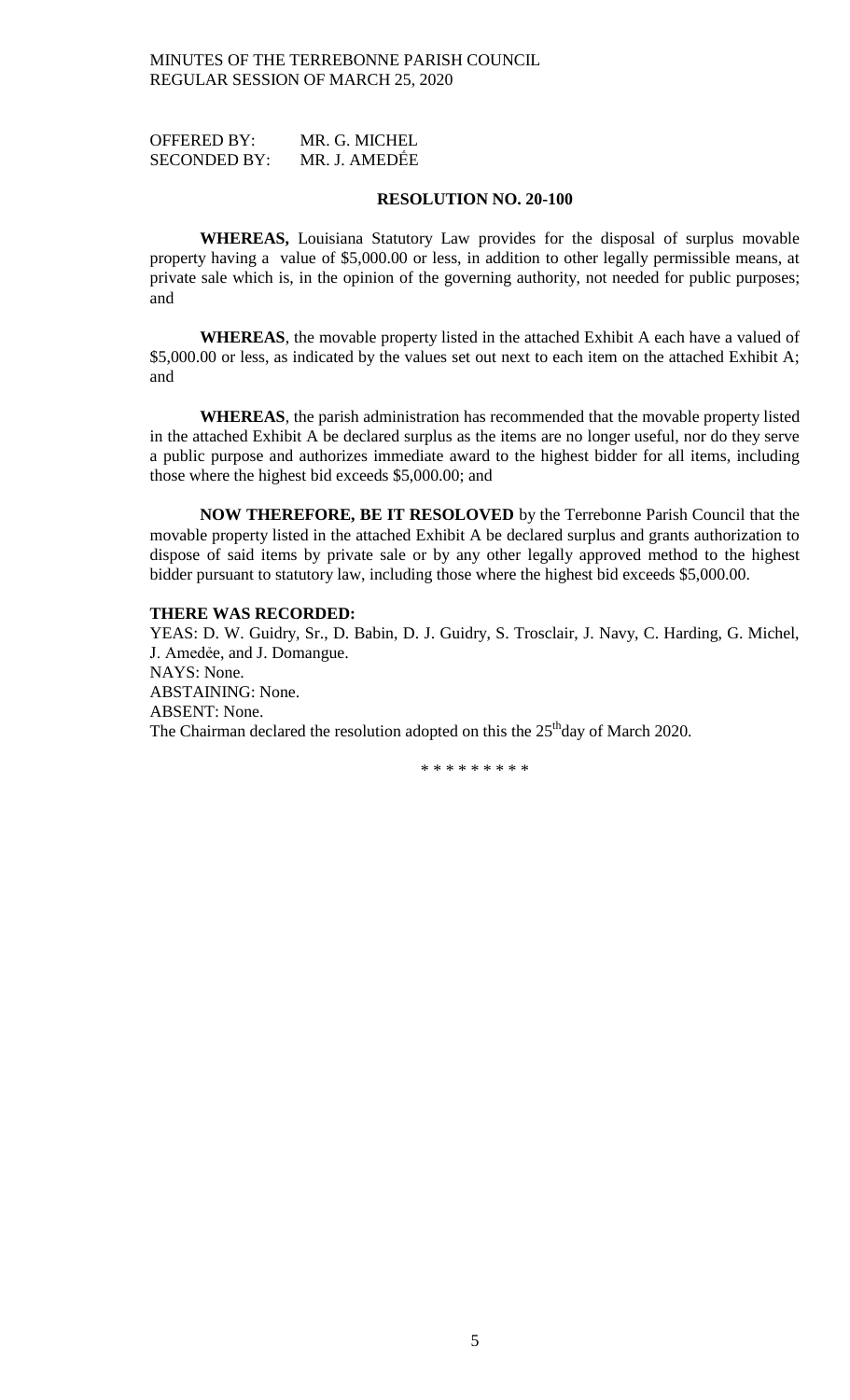OFFERED BY: MR. J. AMEDẾE SECONDED BY: MR. D. BABIN

## **RESOLUTION NO. 20-101**

A RESOLUTION GIVING NOTICE OF INTENT TO ADOPT AN ORDINANCE TO DEDICATE AND ACCEPT THE MAINTENANCE/OPERATION OF THE STREET(S), DRAINAGE SERVITUDES, AND RIGHTS-OF-WAY FOR "IMPERIAL LANDING SUBDIVISION, PHASE A;" ENERGIZE AND ACCEPT THE STREET LIGHTS AND TO INCORPORATE "SUPREME DRIVE," "SUCROSE DRIVE," AND "REFINERY DRIVE" INTO THE ENHANCED 911 EMERGENCY RESPONSE SYSTEM FOR THE PURPOSE OF PROVIDING A BETTER MEANS OF LOCATING ADDRESSES.

**THEREFORE, BE IT RESOLVED** by the Terrebonne Parish Council (Community Development and Planning Committee), on behalf of the Terrebonne Parish Consolidated Government, that Notice of Intent is given for adopting an ordinance to dedicate and accept the maintenance/operation of the street(s), drainage servitudes, and rights-of-way for "Imperial Landing Subdivision, Phase A;" energize and accept the street lights; and to incorporate "Supreme Drive," "Sucrose Drive," and "Refinery Drive" into the Enhanced 911 Emergency Response System for the purpose of providing a better means of locating addresses.

**BE IT FURTHER RESOLVED** that a public hearing on said ordinance be called for Wednesday, April 15, 2020 at 6:30 p.m.

## **THERE WAS RECORDED:**

YEAS: D. W. Guidry, Sr., D. Babin, D. J. Guidry, S. Trosclair, J. Navy, C. Harding, G. Michel, J. Amedẻe, and J. Domangue. NAYS: None. ABSTAINING: None. ABSENT: None. The Chairman declared the resolution adopted on this the  $25<sup>th</sup>$  day of March 2020.

\* \* \* \* \* \* \* \* \*

Mr. D. Babin moved, seconded by Mr. D. W. Guidry, Sr., "THAT the Council rescind the condemnations for 90 days on the residential structures located at 624 Liberty Street and 628 Liberty Street owned by Russel P. Guidry and Jerry D. Guidry, Revocable Living Trust."

The Chairman called for a vote on the motion offered by Mr. D. Babin. THERE WAS RECORDED: YEAS: D. W. Guidry, Sr., D. Babin, D. J. Guidry, S. Trosclair, J. Navy, C. Harding, G. Michel, and J. Amedée. NAYS: None. ABSENT: None. ABSTAINING: J. Domangue. The Chairman declared the motion adopted.

Upon Council Member G. Michel's request, the Chairman recognized Ms. Kandace Mauldin, Chief Financial Officer, who explained that the call for a special election would be to rededicate some of the sanitation and health tax funds toward public safety and that scheduling constraints required the resolution to be adopted at this meeting. She then clarified that the public would be able to comment on the call for a special election in the future before it would officially take place.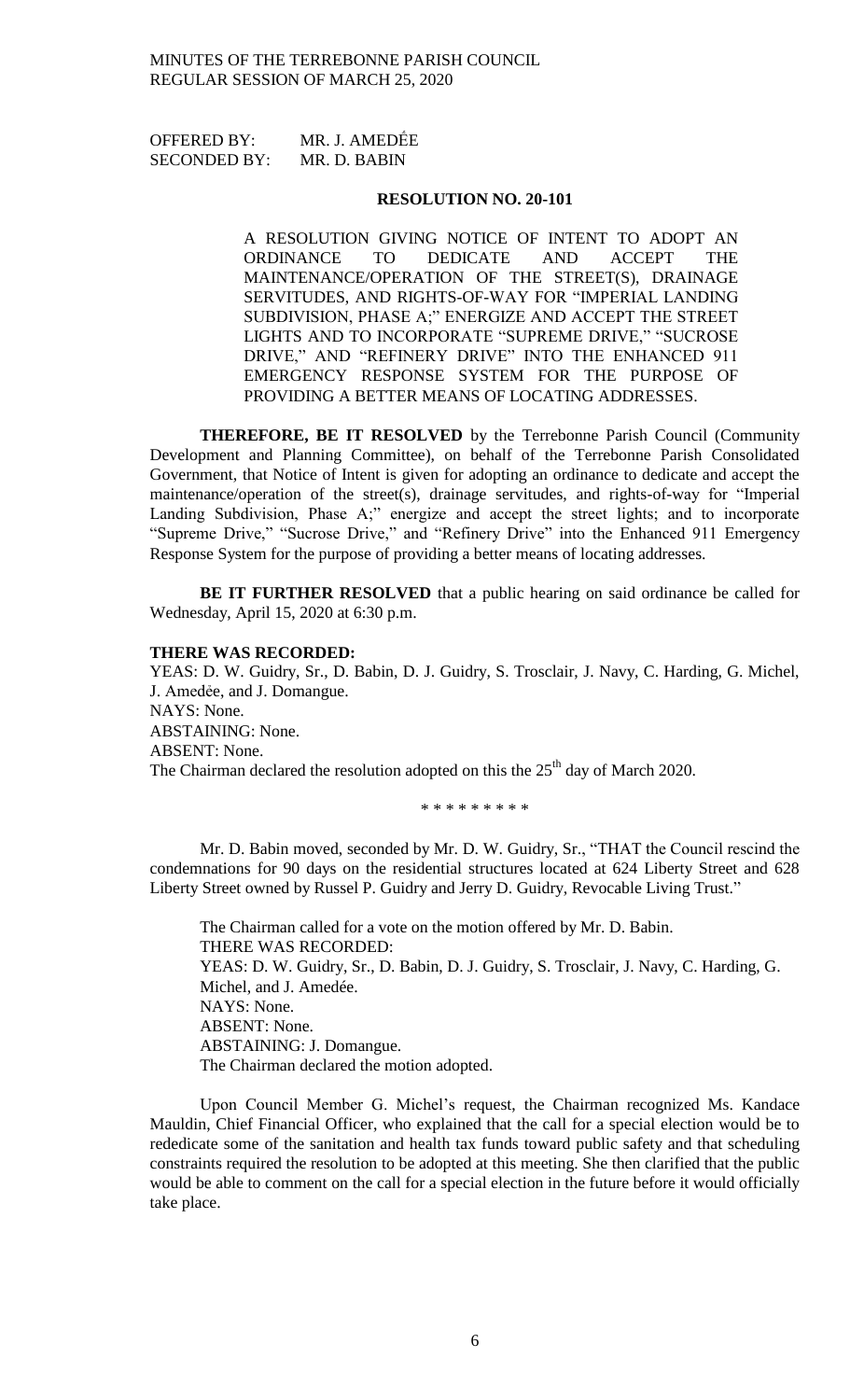| <b>OFFERED BY:</b>  | MR. D. BABIN     |
|---------------------|------------------|
| <b>SECONDED BY:</b> | MR. D. J. GUIDRY |

#### **RESOLUTION NO. 20-102**

A RESOLUTION OF THE TERREBONNE PARISH COUNCIL, STATE OF LOUISIANA, ORDERING AND CALLING A SPECIAL ELECTION TO BE HELD IN THE PARISH OF TERREBONNE , STATE OF LOUISIANA, TO REAUTHORIZE THE LEVY OF A SPECIAL TAX THEREIN; MAKING APPLICATION TO THE STATE BOND COMMISSION IN CONNECTION THEREWITH; AND PROVIDING FOR OTHER MATTERS IN CONNECTION THEREWITH

**BE IT RESOLVED** by the Terrebonne Parish Council of the Parish of Terrebonne, State of Louisiana (the "**Governing Authority**"), acting as the governing authority of the Parish of Terrebonne, State of Louisiana (the "**Parish**"), that:

**SECTION 1: Election Call.** Subject to the approval of the State Bond Commission, and under the authority conferred by Article VI, Section 26(B) of the Constitution of the State of Louisiana of 1974, the applicable provisions of Chapter 5 and Chapter 6-A of the Louisiana Election Code, and other constitutional and statutory authority, a special election is hereby called and ordered to be held in the Parish on **November 3, 2020**, with the polls to open at 6:00 a.m., and close at 8:00 p.m., in accordance with the provisions of La. R.S. 18:541, and at the said election there shall be submitted to all registered voters qualified and entitled to vote at the said election under the Constitution and laws of this State and the Constitution of the United States, the following propositions, to-wit:

### **PROPOSITION I**

### **(Rededication)**

Shall the Parish of Terrebonne, State of Louisiana (the "Parish"), be authorized to repurpose the revenue of one (1) mill of the already authorized special tax of one and sixty-six hundredths (1.66) mills on all property subject to taxation in the Parish (the "Tax") authorized pursuant to an election held on November 6, 2012, currently dedicated and used for the purpose of acquiring, constructing, operating and maintaining the Terrebonne Parish Health Unit and health unit facilities and rededicate the revenue of one (1) mill of that special tax to provide additional funds for improving, operating, providing and maintaining public safety personnel, facilities and sites within the Parish (an estimated \$982,768.66 reasonably expected to be collected from the levy of the Tax for an entire year)?

#### **PROPOSITION II**

### **(Rededication)**

Shall the Parish of Terrebonne, State of Louisiana (the "Parish"), be authorized to repurpose the revenue of one (1) mill of that already authorized special tax of ten and ninety-seven hundredths (10.97) mills on all the property subject to taxation in said Parish (the "Tax") authorized pursuant to an election held on November 14, 2009, currently dedicated and used for the purpose of providing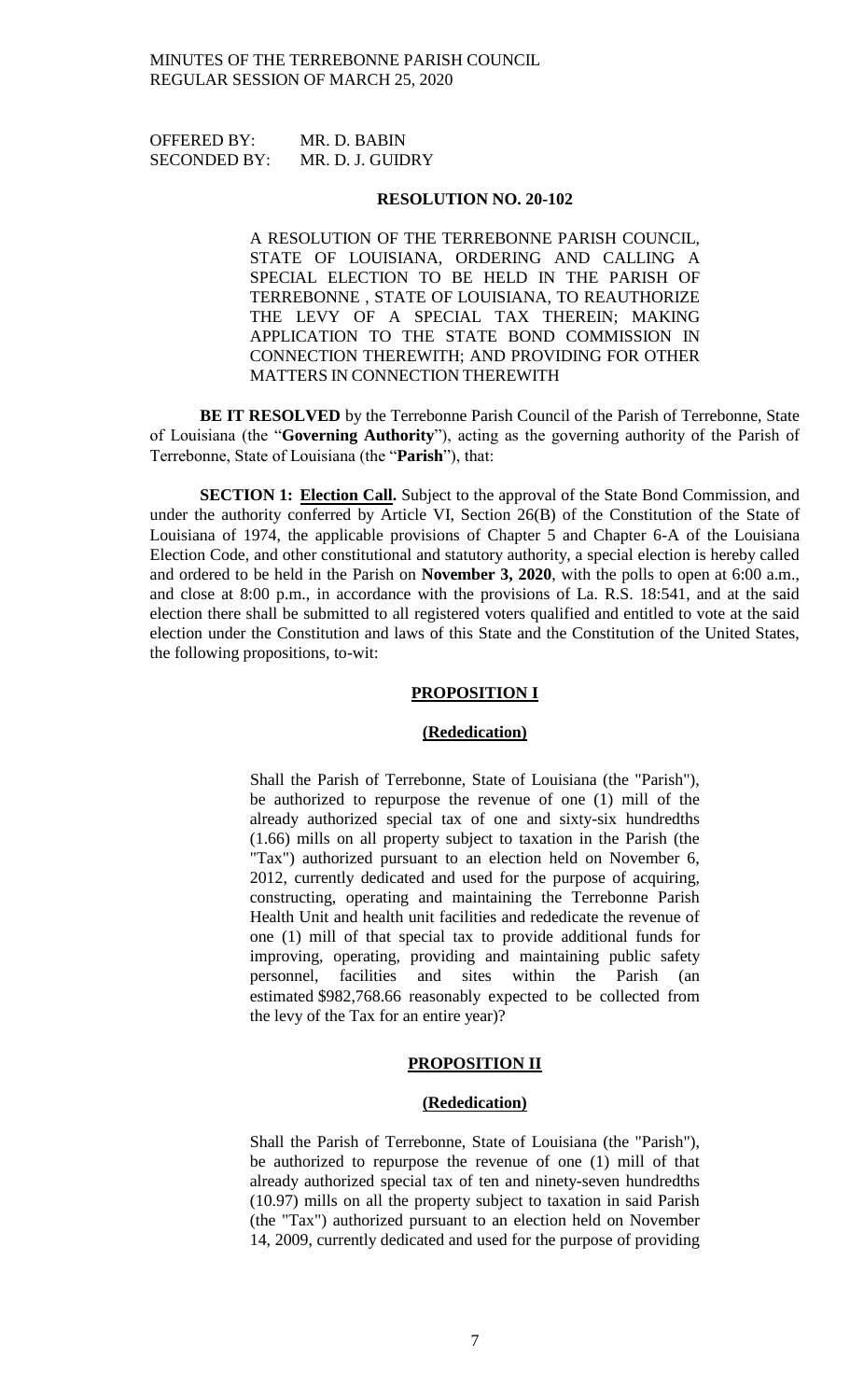and maintaining solid and liquid waste collection and disposal facilities and services and facilities and rededicate the revenue of one (1) mill of that special tax to provide additional funds for improving, operating, providing and maintaining public safety personnel, facilities, and sites within the parish (an estimated \$1,007,034.55 reasonably expected to be collected from the levy of the Tax for an entire year)?

**SECTION 2: Publication of Notice of Election.** A Notice of Special Election shall be published in *The Houma Courier,* a newspaper of general circulation within the Parish, published in Houma, Louisiana, and being the official journal of the Parish, once a week for four (4) consecutive weeks, with the first publication to be made not less than 45 days nor more than 90 days prior to the date of the election, which Notice shall be substantially in the form attached hereto as "**Exhibit A**" and incorporated herein by reference the same as if it were set forth herein in full.

**SECTION 3: Canvass.** This Governing Authority shall meet at its regular meeting place, 8026 Main Street, Suite 600 Houma, Louisiana, on **November 11, 2020, at 6:00 p.m.,** and shall then and there in open and public session proceed to examine and canvass the returns and declare the result of the said special election.

**SECTION 4: Polling Places.** The polling places set forth in the aforesaid Notice of Special Election are hereby designated as the polling places at which to hold the said election, and the Commissioners-in-Charge and Commissioners, respectively, will be the same persons as those designated in accordance with law.

**SECTION 5: Election Commissioners; Voting Machines.** The officers designated to serve as Commissioners-in-Charge and Commissioners pursuant to Section 4 hereof, or such substitutes therefor as may be selected and designated in accordance with La. R.S. 18:1287, shall hold the said special election as herein provided, and shall make due returns of said election for the meeting of the Governing Authority to be held on **November 11, 2020**, as provided in Section 3 hereof. All registered voters in the Parish will be entitled to vote at the special election and voting machines shall be used.

**SECTION 6: Authorization of Officers.** The Clerk of the Parish Council is hereby empowered, authorized and directed to arrange for and to furnish to said election officers in ample time for the holding of said election, the necessary equipment, forms and other paraphernalia essential to the proper holding of said election and the Chairman and Clerk of the Governing Authority, individually or together, are further authorized, empowered and directed to take any and all further action required by State and Federal law to arrange for the election in consultation with its public finance attorney.

**SECTION 7: Furnishing Election Call to Election Officials.** Certified copies of this resolution shall be forwarded to the Clerk of Court and the Registrar of Voters of Terrebonne Parish, as notification of the special election, in order that each may prepare for said election and perform their respective functions as required by law.

**SECTION 8: Application to State Bond Commission.** Application is made to the State Bond Commission for consent and authority to hold the special election as herein provided, and in the event said election carries for further consent and authority to levy and collect the Tax for the purpose and in the manner provided for in the resolution. A certified copy of this resolution shall be forwarded to the State Bond Commission and the Louisiana Secretary of State on behalf of this Governing Authority, together with a letter requesting the prompt consideration and approval of this application.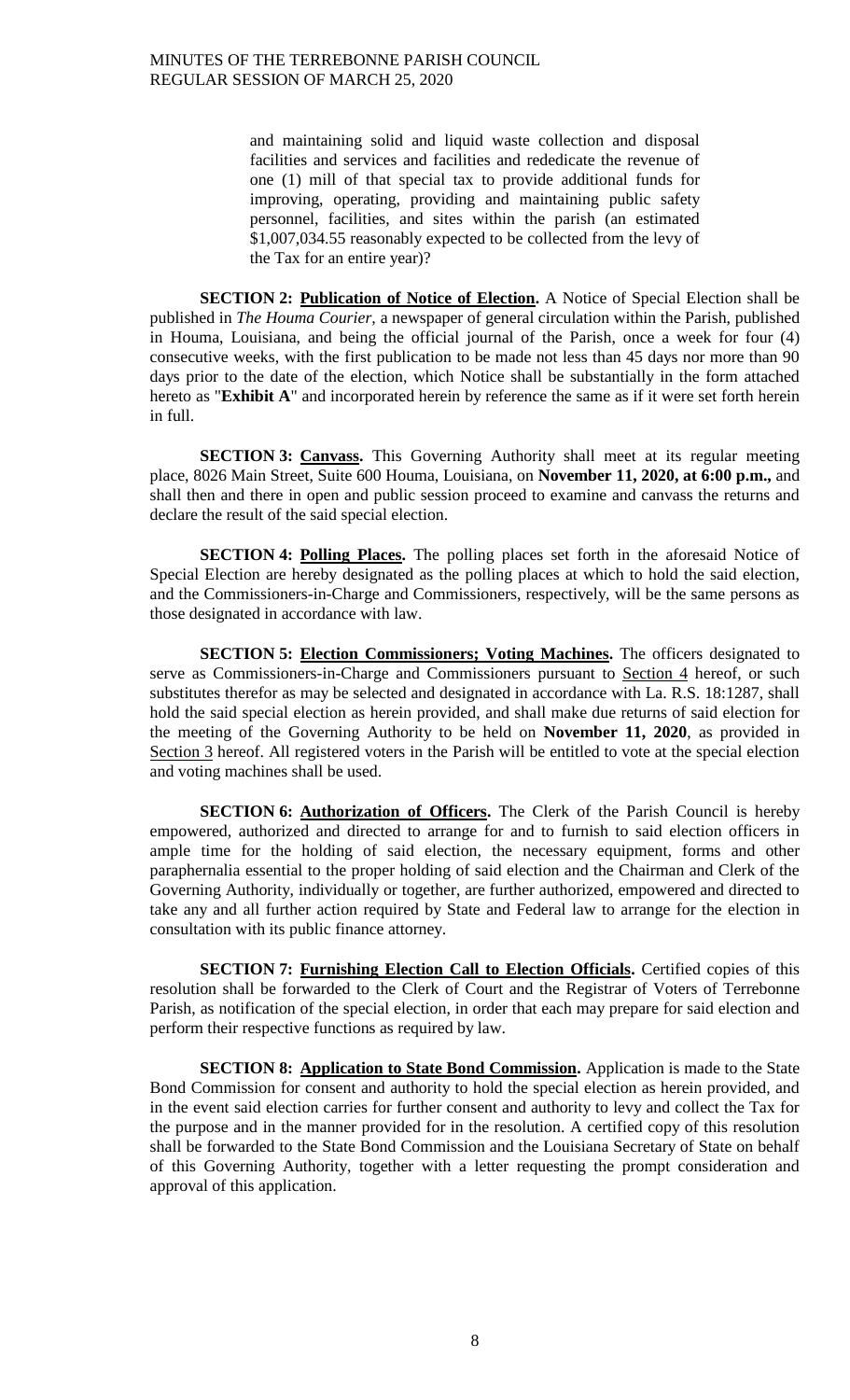**SECTION 9: Additional Notice Requirement.** This Governing Authority made the requisite public announcements and other applicable notices with respect to the adoption of this resolution required by La. R.S. 42:19.1.

**SECTION 10. Employment of Counsel**. It is recognized, found and determined that a real necessity exists for the employment of counsel in connection with the election; accordingly, MAHTOOK & LAFLEUR, Lafayette, Ville Platte, New Orleans, is hereby employed as legal counsel to perform comprehensive, legal and coordinate professional work with respect to the election. Counsel shall (i) prepare and submit to the Governing Authority for adoption all proceedings incidental to the election; (ii) advise the Governing Authority with respect to the election; and (iii) in the event said election carries, to serve as special counsel or Bond Counsel in connection with the funding of proceeds of the Tax into Bonds. The fee to be paid shall be an amount less than the Attorney General's then current Bond Counsel Fee Schedule or at rates provided for in its guidelines for comprehensive, legal and coordinate professional work, together with reimbursement of out-of-pocket expenses incurred and advanced in connection with the election.

**SECTION 11. Electronic Signatures.** The Governing Authority consents and agrees to the execution of documents by electronic signature in accordance with the Louisiana Uniform Electronic Transactions Act (La. R.S. 9:2601, et. seq.), and electronically executed documents are deemed binding and legal on all parties to the extent allowed by the provisions of that act.

| <b>Members of Governing Authority</b> | Yea        | <b>Nay</b> | <b>Absent</b> | <b>Abstain</b> |
|---------------------------------------|------------|------------|---------------|----------------|
| Amedée, John                          | $\sqrt{ }$ |            |               |                |
| Babin, Daniel                         | $\sqrt{ }$ |            |               |                |
| Domangue, Jessica                     | $\sqrt{ }$ |            |               |                |
| Guidry, Darrin (Vice Chair)           | $\sqrt{ }$ |            |               |                |
| Guidry, Dirk                          | $\sqrt{ }$ |            |               |                |
| Harding, Carl                         | $\sqrt{ }$ |            |               |                |
| Michel, Gerald                        | $\sqrt{ }$ |            |               |                |
| Navy, John                            | $\sqrt{ }$ |            |               |                |
| Trosclair, Steve (Chair)              | V          |            |               |                |

This resolution having been submitted to a vote, the vote thereon was as follows:

And the resolution was declared adopted on this, the **25th day of March, 2020.**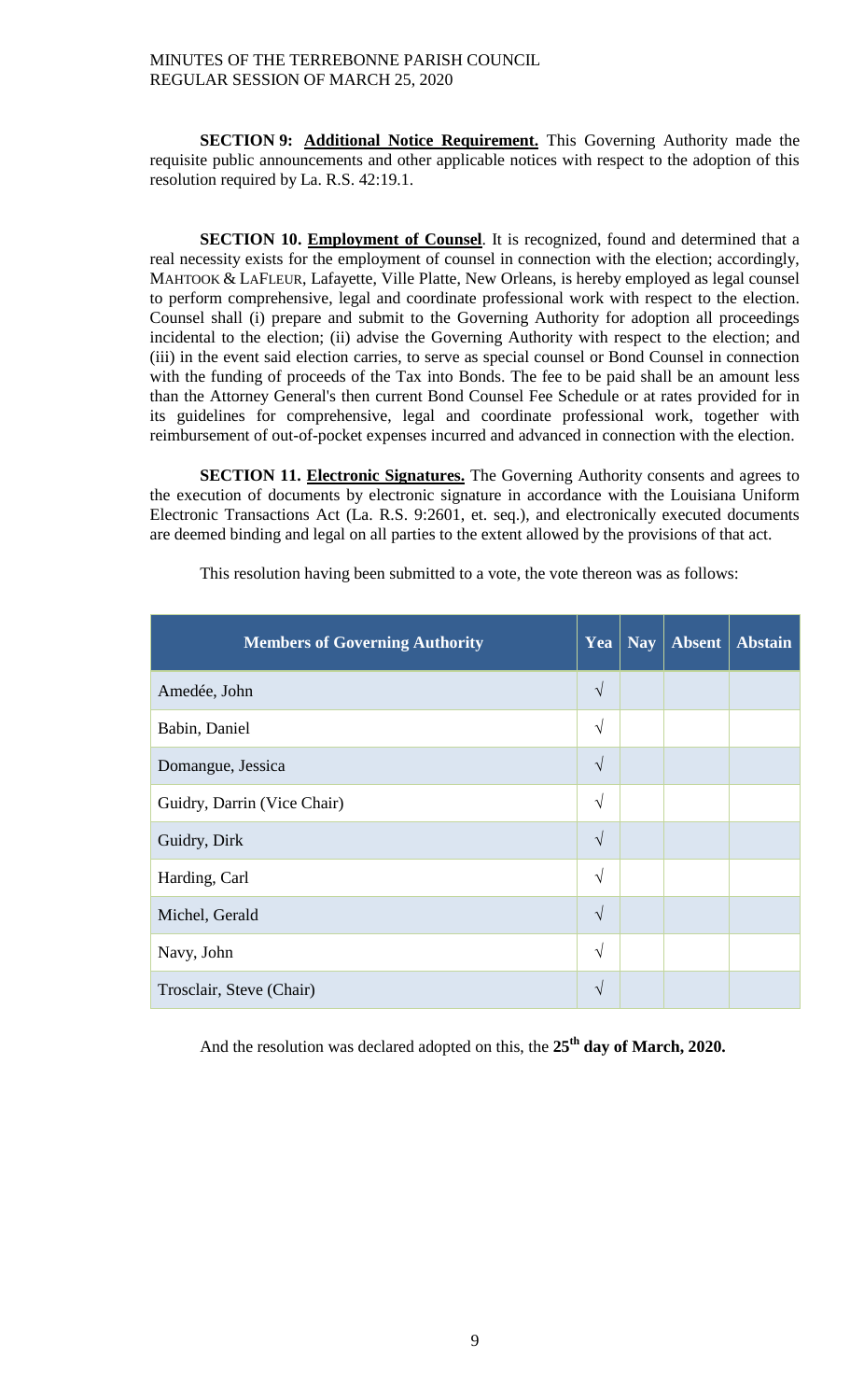# **TERREBONNE PARISH COUNCIL TERREBONNE PARISH GOVERNMENT STATE OF LOUISIANA**

## VENITA CHAUVIN CLERK TO THE PARISH COUNCIL

 $\_$ 

# **EXHIBIT A NOTICE OF SPECIAL ELECTION**

Pursuant to the provisions of a resolution adopted by the Terrebonne Parish Council (the "**Governing Authority**"), acting as the governing authority of the Parish of Terrebonne, State of Louisiana (the "**Parish**"), on **March 25, 2020**, NOTICE IS HEREBY GIVEN that a special election will be held within the Parish on **November 3, 2020,** and that at the said election there will be submitted to all registered voters in the Parish qualified and entitled to vote at the said election under the Constitution and Laws of the State of Louisiana and the Constitution of the United States, the following propositions, to-wit:

## **PROPOSITION I**

## **(Rededication)**

Shall the Parish of Terrebonne, State of Louisiana (the "Parish"), be authorized to repurpose the revenue of one (1) mill of the already authorized special tax of one and sixty-six hundredths (1.66) mills on all property subject to taxation in the Parish (the "Tax") authorized pursuant to an election held on November 6, 2012, currently dedicated and used for the purpose of acquiring, constructing, operating and maintaining the Terrebonne Parish Health Unit and health unit facilities and rededicate the revenue of one (1) mill of that special tax to provide additional funds for improving, operating, providing and maintaining public safety personnel, facilities and sites within the Parish (an estimated \$982,768.66 reasonably expected to be collected from the levy of the Tax for an entire year)?

# **PROPOSITION II**

### **(Rededication)**

Shall the Parish of Terrebonne, State of Louisiana (the "Parish"), be authorized to repurpose the revenue of one (1) mill of that already authorized special tax of ten and ninety-seven hundredths (10.97) mills on all the property subject to taxation in said Parish (the "Tax") authorized pursuant to an election held on November 14, 2009, currently dedicated and used for the purpose of providing and maintaining solid and liquid waste collection and disposal facilities and services and facilities and rededicate the revenue of one (1) mill of that special tax to provide additional funds for improving, operating, providing and maintaining public safety personnel, facilities, and sites within the parish (an estimated \$1,007,034.55 reasonably expected to be collected from the levy of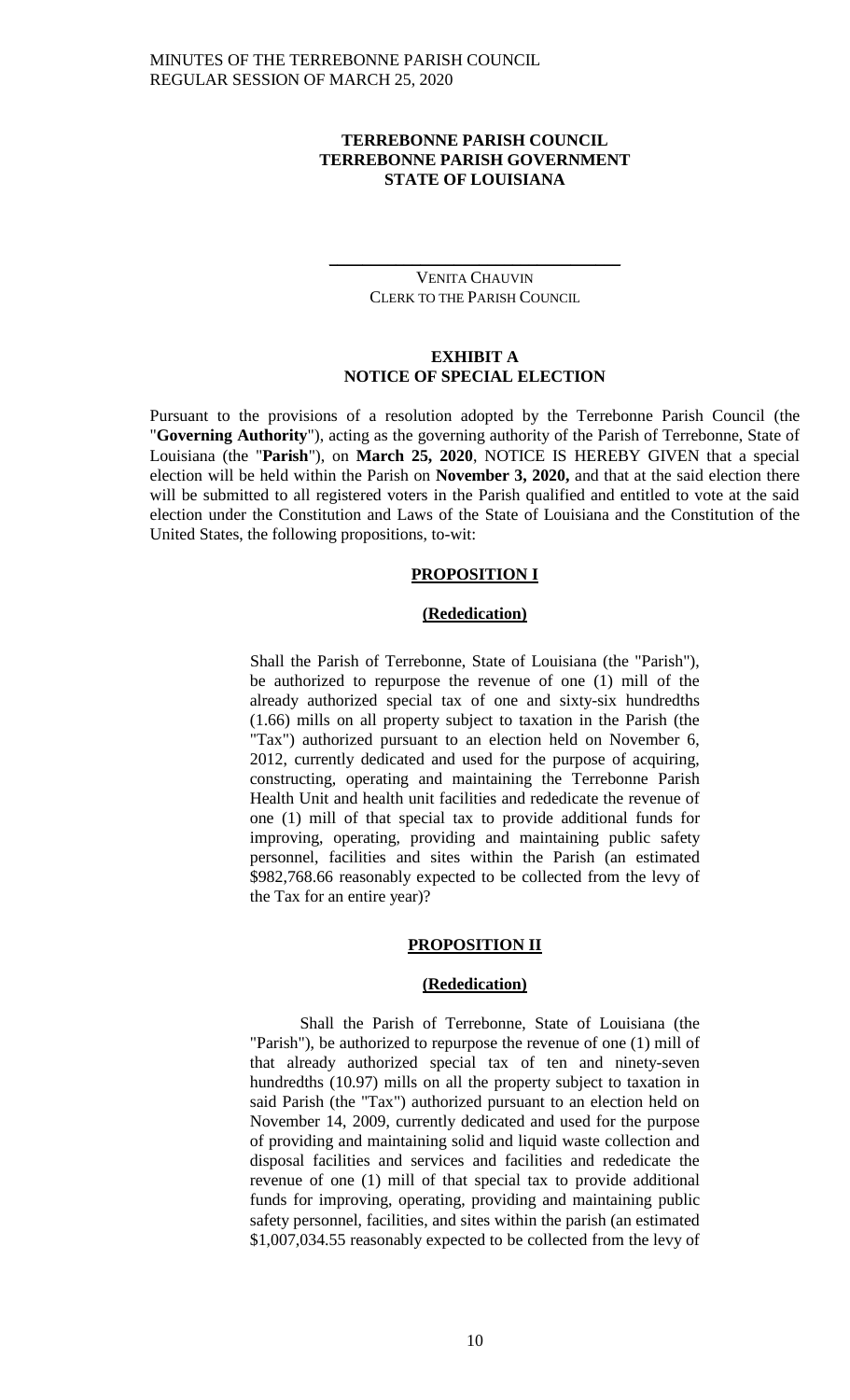the Tax for an entire year)?The said special election will be held at the following polling places situated within the Parish, which polls will open at 6:00 a.m., and close at 8:00 p.m., in accordance with the provisions of La. R.S. 18:541, to-wit:

| <b>POLLING PLACES</b> |                                              |                                           |
|-----------------------|----------------------------------------------|-------------------------------------------|
| <b>PRECIN</b>         | <b>LOCATION</b>                              | <b>ADDRESS</b>                            |
| <b>CT</b><br>001      | <b>ROBICHAUX'S FORD</b>                      | 272 W MAIN ST, THIBODAUX                  |
| 004 A                 | SCHRIEVER ELEMENTARY SCHOOL                  | 2052 W MAIN ST, SCHRIEVER                 |
| 004 J                 | SCHRIEVER ELEMENTARY SCHOOL                  | 2052 W MAIN ST, SCHRIEVER                 |
| 005                   | <b>CALDWELL MIDDLE SCHOOL</b>                | 445 HWY 311, SCHRIEVER                    |
| 007 A                 | H L BOURGEOIS HIGH SCHOOL                    | 1 RESERVATION DR, GRAY                    |
| 007L                  | H L BOURGEOIS HIGH SCHOOL                    | 1 RESERVATION DR, GRAY                    |
| 008                   | N. HOUMA BRANCH LIBRARY                      | 4130 W PARK AVE, GRAY                     |
| 009                   | S CENTRAL PLANN & DEV COMM                   | 5058 W MAIN ST, HOUMA                     |
| 010 A                 | <b>OAKSHIRE GYM</b>                          | 5457 VICARI DR, HOUMA                     |
| 010L                  | <b>OAKSHIRE GYM</b>                          | 5457 VICARI DR, HOUMA                     |
| 011 A                 | <b>COTEAU-BAYOU BLUE SCHOOL</b>              | 2550 COTEAU RD, HOUMA                     |
| 011                   | <b>J COTEAU-BAYOU BLUE SCHOOL</b>            | 2550 COTEAU RD, HOUMA                     |
| 012                   | FR. PAT O'BRIEN CENTER                       | 409 FUNDERBURK AVE, HOUMA                 |
| 013                   | <b>OAKSHIRE GYM</b>                          | 5457 VICARI DR, HOUMA                     |
| 014 A                 | WOODMEN OF THE WORLD HALL                    | 309 S HOLLYWOOD RD, HOUMA                 |
| 014 K                 | WOODMEN OF THE WORLD HALL                    | 309 S HOLLYWOOD RD, HOUMA                 |
|                       | TERREBONNE HIGH SCHOOL BOYS                  |                                           |
| 015                   | <b>GYM</b>                                   | 7318 MAIN ST, HOUMA                       |
| 016                   | TERREBONNE HIGH SCHOOL BOYS<br><b>GYM</b>    | 7318 MAIN ST, HOUMA                       |
| 017                   | <b>BROADMOOR ELEMENTARY</b><br><b>SCHOOL</b> | 1010 BROADMOOR AVE, HOUMA                 |
| 018 A                 | <b>LISA PARK GYM</b>                         | 6639 LISA PARK AVE, HOUMA                 |
| 018 J                 | <b>LISA PARK GYM</b>                         | 6639 LISA PARK AVE, HOUMA                 |
| 019 A                 | <b>SHADY ACRES SR CENTER</b>                 | 6512 W MAIN ST, HOUMA                     |
| 019K                  | <b>SHADY ACRES SR CENTER</b>                 | 6512 W MAIN ST, HOUMA                     |
| 020                   | <b>TERREBONNE PAR SCHOOL BRD</b><br>OFF.     | 201 STADIUM DR, HOUMA                     |
| 021                   | ST GREGORY SCHOOL LIBRARY                    | 419 SEVENTH ST, HOUMA                     |
| 023                   | <b>BAYOU TOWERS</b>                          | 7491 PARK AVE, HOUMA                      |
| 025                   | WEST HOUMA RECREATION CTR                    | 800 WILLIAMS AVE, HOUMA                   |
| 027                   | SOUTH LOUISIANA ELECTRIC CO-OP               | 2028 COTEAU RD, HOUMA                     |
| 029                   | WEST HOUMA RECREATION CTR                    | 800 WILLIAMS AVE, HOUMA                   |
| 031                   | <b>VILLAGE EAST VOL FIRE STATION</b>         | 100 DEVELOPMENT ST, HOUMA                 |
| 032                   | <b>VILLAGE EAST SCHOOL</b>                   | 315 LAFAYETTE WOODS BLVD,<br><b>HOUMA</b> |
| 034 A                 | EAST STREET SCHOOL CAFETERIA                 | 609 EAST ST, HOUMA                        |
| 034 M                 | EAST STREET SCHOOL CAFETERIA                 | 609 EAST ST, HOUMA                        |
| 035                   | <b>EAST HOUMA RECREATION CENTER</b>          | 126 BOUNDRY RD, HOUMA                     |
| 036                   | <b>EAST HOUMA RECREATION CENTER</b>          | 126 BOUNDRY RD, HOUMA                     |
| 038                   | EAST HOUMA BRANCH LIBRARY                    | 778 GRAND CAILLOU RD, HOUMA               |
| 040                   | HONDURAS ELEMENTARY SCHOOL                   | 530 GRAND CAILLOU RD, HOUMA               |
| 041                   | EAST HOUMA BRANCH LIBRARY                    | 778 GRAND CAILLOU RD, HOUMA               |
| 043                   | OAKLAWN JR HIGH SCHOOL<br><b>CAFETERIA</b>   | 2215 ACADIAN DRIVE, HOUMA                 |
| 045                   | NSU ALLIED HEALTH BUILDING                   | 235 CIVIC CENTER BLVD, HOUMA              |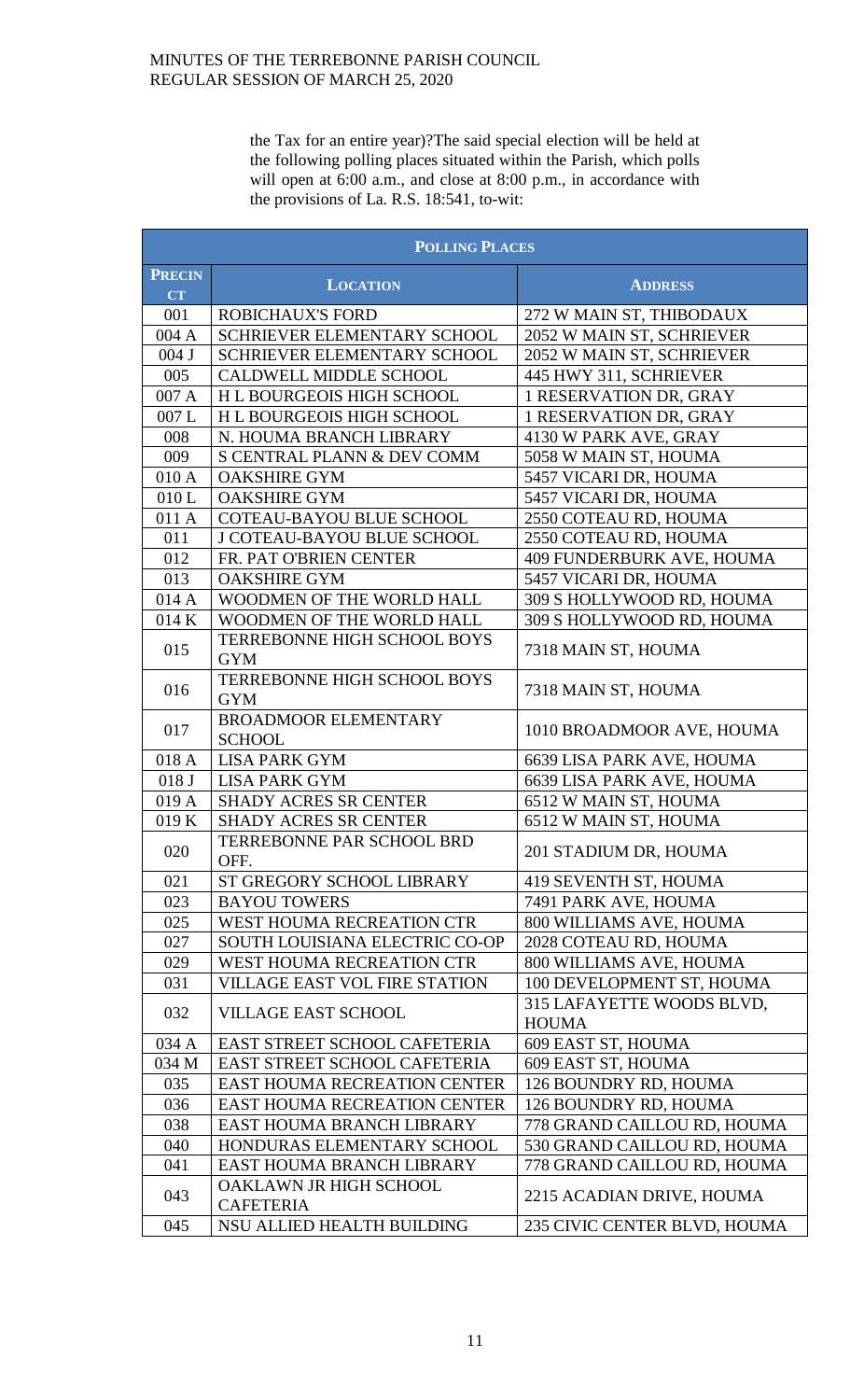| 046   | MUNICIPAL AUDITORIUM                            | 880 VERRET ST, HOUMA                     |
|-------|-------------------------------------------------|------------------------------------------|
| 048   | <b>DUMAS AUDITORIUM</b>                         | 301 W TUNNEL BLVD, HOUMA                 |
|       |                                                 |                                          |
| 049   | HOUMA JR HIGH SCHOOL                            | 315 ST CHARLES ST, HOUMA                 |
| 051   | <b>SHADY ACRES SR CENTER</b>                    | 6512 W MAIN ST, HOUMA                    |
| 052   | <b>GRAND CAILLOU ELEMENTARY</b>                 | 3933 GRAND CAILLOU RD, HOUMA             |
|       | <b>SCHOOL</b>                                   |                                          |
| 053   | RECREATION DISTRICT NO 4 GYM                    | 106 BADOU DR, DULAC                      |
| 054   | KC HOME COUNCIL NO 7722                         | 5396 SHRIMPERS ROW, DULAC                |
| 055   | <b>BOURG COMMUNITY CENTER</b>                   | 4411 ELDRED ST, BOURG                    |
| 056   | <b>BOURG COMMUNITY CENTER</b>                   | 4411 ELDRED ST, BOURG                    |
| 057 A | RECREATION DISTRICT NO 6 GYM                    | 107 RECREATION DRIVE,<br><b>MONTEGUT</b> |
| 057L  | RECREATION DISTRICT NO 6 GYM                    | 107 RECREATION DRIVE,<br><b>MONTEGUT</b> |
| 058   | KC HOME COUNCIL NO 8616                         | 1558 HWY 665, MONTEGUT                   |
| 059 A | UPPER LITTLE CAILLOU ELEM SCH                   | 4824 HWY 56, CHAUVIN                     |
| 059L  | UPPER LITTLE CAILLOU ELEM SCH                   | 4824 HWY 56, CHAUVIN                     |
| 060   | LITTLE CAILLOU RECREATION CTR                   | 215 ANGEL ST, CHAUVIN                    |
| 061   | <b>CHAUVIN BRANCH LIBRARY</b>                   | 5500 HWY 56, CHAUVIN                     |
|       | LITTLE CAILLOU VOL FIRE DEPT                    |                                          |
| 063   | <b>FITNESS CTR</b>                              | 5612 HWY 56, CHAUVIN                     |
| 064   | DONNER COMMUNITY CENTER                         | 361 AZALEA DR, DONNER                    |
| 065   | <b>GIBSON ELEMENTARY CAFETERIA</b>              | 6357 S BAYOU BLACK DR, GIBSON            |
| 066   | <b>GIBSON ELEMENTARY CAFETERIA</b>              | 6357 S BAYOU BLACK DR, GIBSON            |
| 067   | <b>GIBSON EAST FIRE STATION</b>                 | 5218 N BAYOU BLACK DR, GIBSON            |
|       | <b>BAYOU BLACK RECREATION</b>                   | 3688 SOUTHDOWN MANDALAY                  |
| 068   | <b>CENTER</b>                                   | RD, HOUMA                                |
| 069   | <b>GRACE LUTHERAN CHURCH</b>                    | 422 VALHI BLVD, HOUMA                    |
| 071   | <b>DULARGE MIDDLE SCHOOL</b>                    | 621 BAYOU DULARGE RD, HOUMA              |
| 072   | <b>DULARGE RECREATION CENTER</b>                | 1330 DR BEATROUS RD, THERIOT             |
| 073   | <b>DULARGE RECREATION CENTER</b>                | 1330 DR BEATROUS RD, THERIOT             |
| 074   | WOODMEN OF THE WORLD HALL                       | 309 S HOLLYWOOD RD, HOUMA                |
| 076   | SCHRIEVER ELEMENTARY SCHOOL                     | 2052 W MAIN ST, SCHRIEVER                |
| 078   | <b>TERREBONNE PARISH MAIN</b><br><b>LIBRARY</b> | 151 LIBRARY DRIVE, HOUMA                 |
| 081   | DONNER COMMUNITY CENTER                         | 361 AZALEA DR, DONNER                    |
|       | <b>BAYOU BLACK RECREATION</b>                   | <b>3688 SOUTHDOWN MANDALAY</b>           |
| 082   | <b>CENTER</b>                                   | RD, HOUMA                                |
| 083   | MULBERRY ELEMENTARY SCHOOL                      | 450 COUGAR DR, HOUMA                     |
| 084   | <b>TERREBONNE PARISH MAIN</b><br><b>LIBRARY</b> | 151 LIBRARY DRIVE, HOUMA                 |
| 085   | <b>TERREBONNE PARISH MAIN</b><br><b>LIBRARY</b> | 151 LIBRARY DRIVE, HOUMA                 |
| 086   | <b>BROADMOOR ELEMENTARY</b><br><b>SCHOOL</b>    | 1010 BROADMOOR AVE, HOUMA                |
| 087   | <b>BROADMOOR ELEMENTARY</b><br><b>SCHOOL</b>    | 1010 BROADMOOR AVE, HOUMA                |
| 088   | <b>BOURG COMMUNITY CENTER</b>                   | 4411 ELDRED ST, BOURG                    |
| 089   | <b>BOURG COMMUNITY CENTER</b>                   | 4411 ELDRED ST, BOURG                    |
|       | <b>BAYOU BLACK RECREATION</b>                   | 3688 SOUTHDOWN MANDALAY                  |
| 090   | <b>CENTER</b>                                   | RD, HOUMA                                |
| 095   | <b>CALDWELL MIDDLE SCHOOL</b>                   | 445 HWY 311, SCHRIEVER                   |
| 099   | <b>LISA PARK GYM</b>                            | 6639 LISA PARK AVE, HOUMA                |
| 103   | <b>WEST HOUMA RECREATION CTR</b>                | 800 WILLIAMS AVE, HOUMA                  |
| 105   | EAST HOUMA BRANCH LIBRARY                       | 778 GRAND CAILLOU RD, HOUMA              |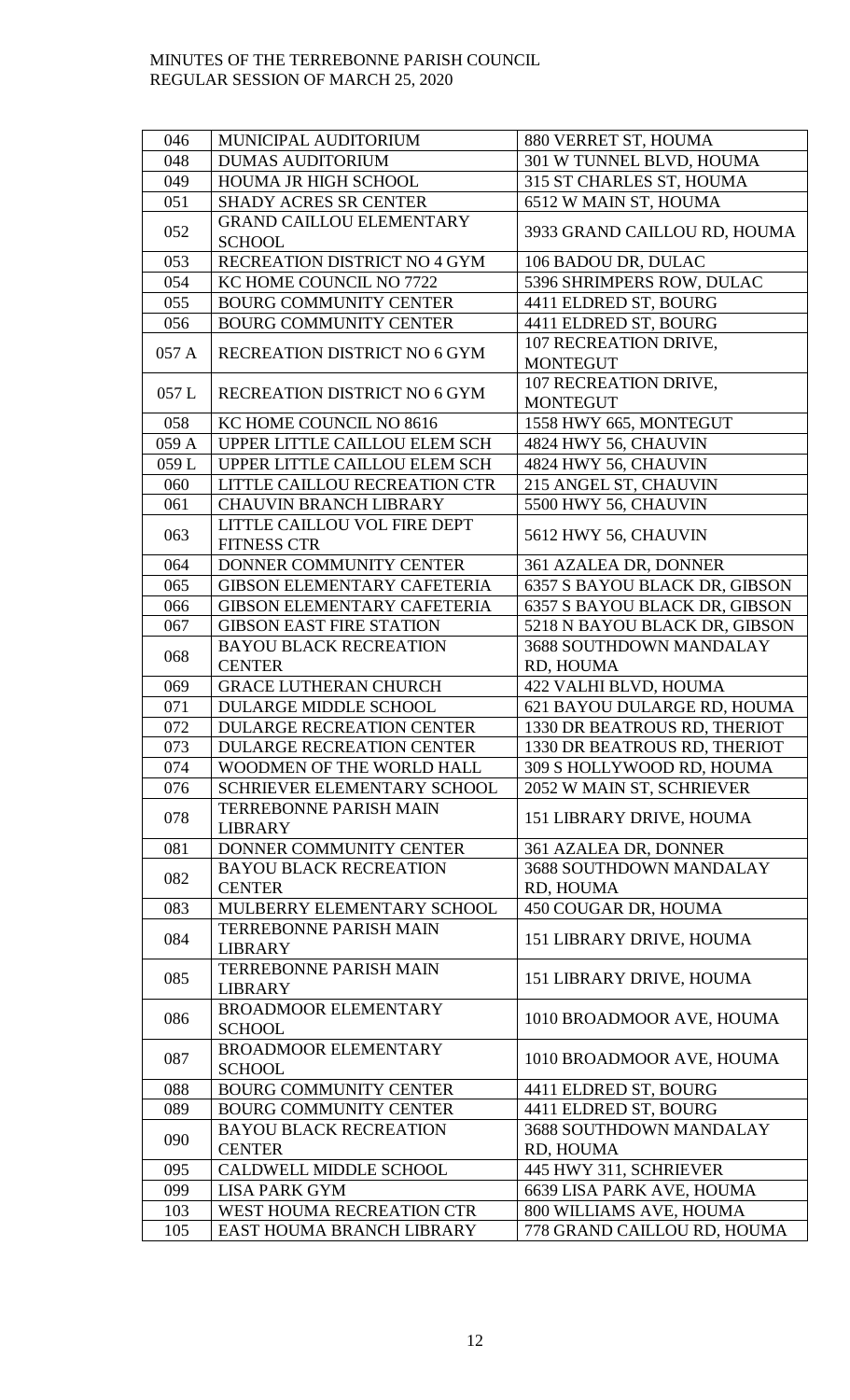| EAST HOUMA BRANCH LIBRARY       | 778 GRAND CAILLOU RD, HOUMA  |  |
|---------------------------------|------------------------------|--|
| HONDURAS ELEMENTARY SCHOOL      | 530 GRAND CAILLOU RD, HOUMA  |  |
| OAKLAWN JR HIGH SCHOOL          |                              |  |
| <b>CAFETERIA</b>                | 2215 ACADIAN DRIVE, HOUMA    |  |
| OAKLAWN JR HIGH SCHOOL          |                              |  |
| <b>CAFETERIA</b>                | 2215 ACADIAN DRIVE, HOUMA    |  |
| <b>GRAND CAILLOU ELEMENTARY</b> |                              |  |
| <b>SCHOOL</b>                   | 3933 GRAND CAILLOU RD, HOUMA |  |
| LITTLE CAILLOU VOL FIRE DEPT    |                              |  |
| <b>FITNESS CTR</b>              | 5612 HWY 56, CHAUVIN         |  |
| <b>DULARGE MIDDLE SCHOOL</b>    | 621 BAYOU DULARGE RD, HOUMA  |  |
| WOODMEN OF THE WORLD HALL       | 309 S HOLLYWOOD RD, HOUMA    |  |
| <b>GRAND CAILLOU ELEMENTARY</b> | 3933 GRAND CAILLOU RD, HOUMA |  |
| <b>SCHOOL</b>                   |                              |  |
|                                 |                              |  |

The polling places set forth above are hereby designated as the polling places at which to hold the said election, and the Commissioners-in-Charge and Commissioners, respectively, shall be those persons designated according to law. The costs of the election is estimated at \$24,000.

Notice is further given that a portion of the monies collected from the tax described in the Proposition shall be remitted to certain state and statewide retirement systems, if required by law (see, La. R. S. 18:1285).

The said special election will be held in accordance with the applicable provisions of Chapter 5 and Chapter 6-A of Title 18 of the Louisiana Revised Statutes of 1950, as amended, and other constitutional and statutory authority, and the officers appointed to hold the said election, as provided in this Notice of Special Election, or such substitutes therefore as may be selected and designated in accordance with La. R.S. 18:1287, will make due returns thereof to said Governing Authority, and NOTICE IS HEREBY FURTHER GIVEN that the Governing Authority will meet at its regular meeting place, the Government Tower Building, 8026 Main Street, Houma, Louisiana, **on November 11, 2020, at 6:00 PM**, and shall then and there in open and public session proceed to examine and canvass the returns and declare the result of the said special election. All registered voters of the Parish are entitled to vote at said special election and voting machines will be used.

THUS DONE AND SIGNED at Houma, Louisiana, on this, the **26th day of March, 2020.**

## **TERREBONNE Parish COUNCIL TERREBONNE Parish GOVERNMENT STATE OF LOUISIANA**

VENITA CHAUVIN CLERK TO THE PARISH COUNCIL

 $\_$ 

# **THERE WAS RECORDED:**

YEAS: D. W. Guidry, Sr., D. Babin, D. J. Guidry, S. Trosclair, J. Navy, C. Harding, G. Michel, J. Amedẻe, and J. Domangue. NAYS: None. ABSTAINING: None. ABSENT: None. The Chairman declared the resolution adopted on this the  $25<sup>th</sup>$ day of March 2020.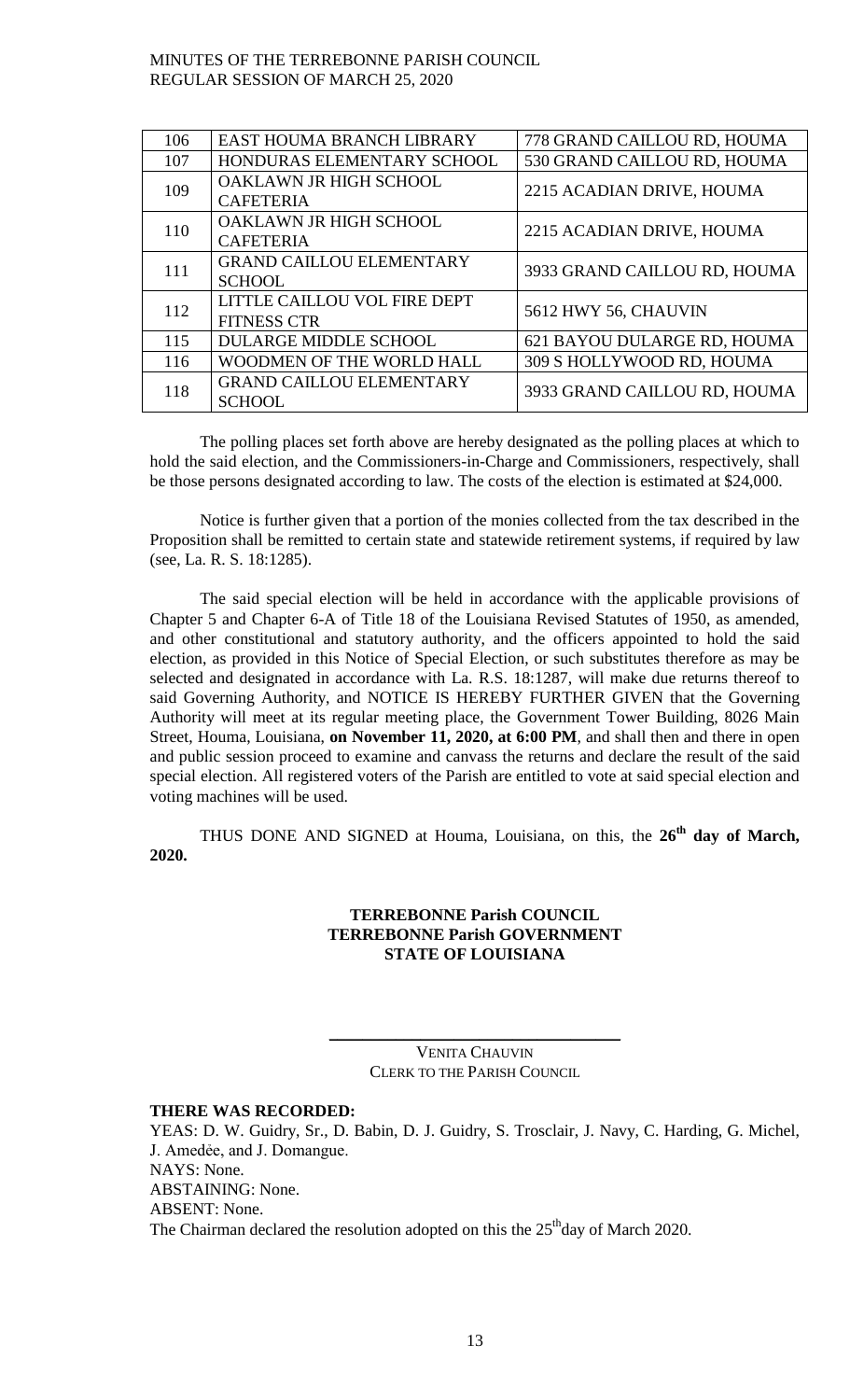#### \* \* \* \* \* \* \* \* \*

Mr. D. Babin moved, seconded by Mr. J. Amedée, "THAT the Council ratify the appointment of Mr. Tanner Magee as an Assistant Parish Attorney as per Sections 2-73 and 2-98 of the Parish Code."

The Chairman called for a vote on the motion offered by Mr. D. Babin. THERE WAS RECORDED: YEAS: D. W. Guidry, Sr., D. Babin, D. J. Guidry, S. Trosclair, J. Navy, C. Harding, G. Michel, J. Amedée, and J. Domangue. NAYS: None. ABSENT: None. The Chairman declared the motion adopted.

Mr. D. Babin moved, seconded by Mr. D. W. Guidry, Sr, "THAT the Council deviate from the regular order of business to discuss Agenda Item 4.-A. Street Lights and subsequent agenda items."

The Chairman called for a vote on the motion offered by Mr. D. Babin. THERE WAS RECORDED: YEAS: D. W. Guidry, Sr., D. Babin, D. J. Guidry, S. Trosclair, J. Navy, C. Harding, G. Michel, J. Amedée, and J. Domangue. NAYS: None. ABSENT: None. The Chairman declared the motion adopted.

Mr. D. W. Guidry, Sr. moved, seconded by Mr. G. Michel, "THAT the Council approve the following street light list:

### **STREET LIGHT LIST 03-25-2020**

INSTALL 100-WATT LED STREET LIGHT AT CORNER OF BROOKE STREET (MS. LORAINNE LEBLANC – 872-0176) AND TROY STREET; TPCG UTILITIES, RLD 3A; DIRK GUIDRY, DISTRICT 8."

The Chairman called for a vote on the motion offered by Mr. D. W. Guidry, Sr. THERE WAS RECORDED: YEAS: D. W. Guidry, Sr., D. Babin, D. J. Guidry, S. Trosclair, J. Navy, C. Harding, G. Michel, J. Amedée, and J. Domangue. NAYS: None. ABSENT: None. The Chairman declared the motion adopted.

Mr. D. W. Guidry, Sr. moved, seconded by Mr. D. Babin, "THAT the Council approve attendance to the Organization of Parish Administrative Officials Executive Board Meeting in Baldwin, Louisiana."

The Chairman called for a vote on the motion offered by Mr. D. W. Guidry, Sr. THERE WAS RECORDED: YEAS: D. W. Guidry, Sr., D. Babin, D. J. Guidry, S. Trosclair, J. Navy, C. Harding, G. Michel, J. Amedée, and J. Domangue. NAYS: None. ABSENT: None. The Chairman declared the motion adopted.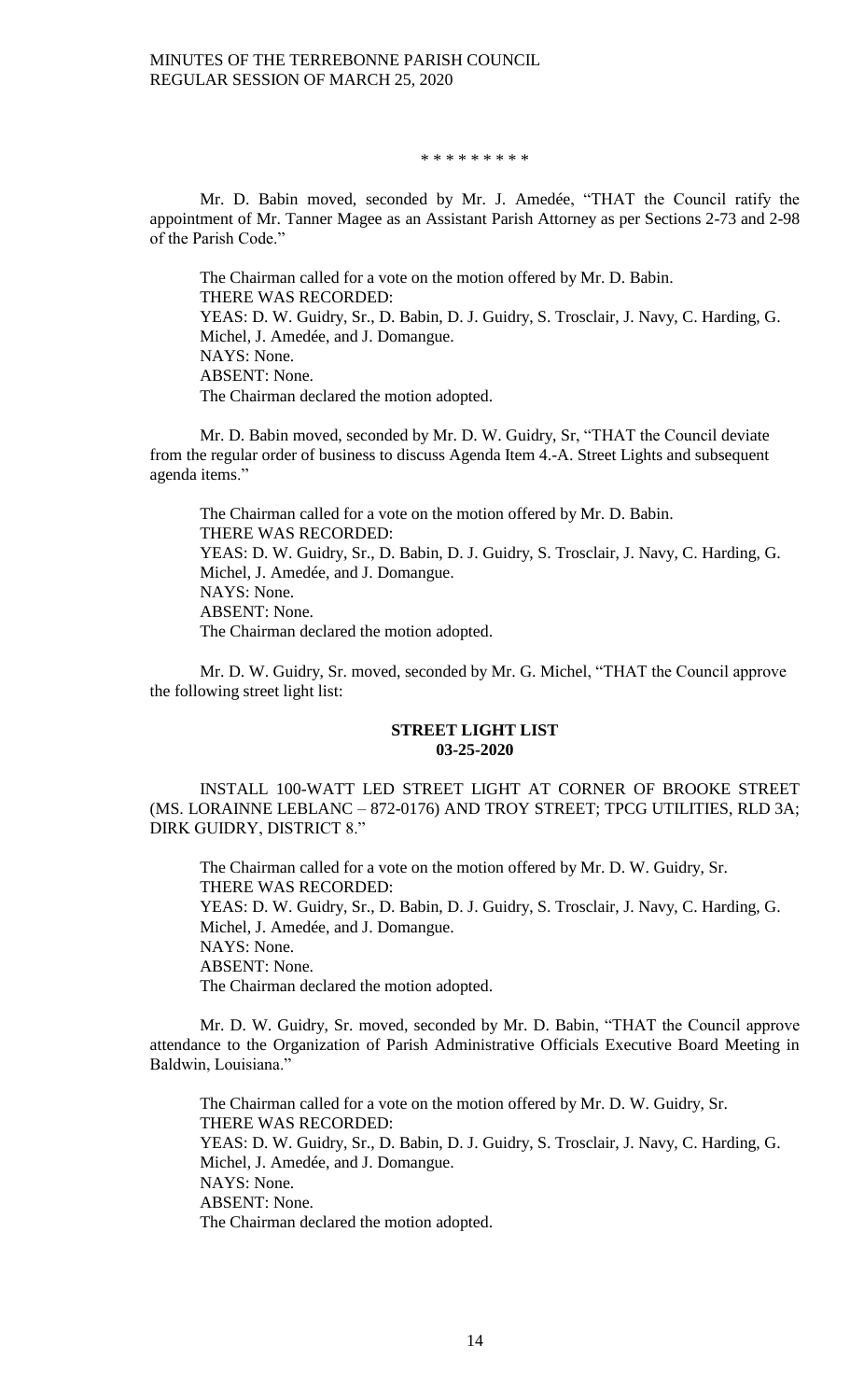Council Member G. Michel asked for clarification regarding the Council's ability to hold its meetings at the Houma-Terrebonne Civic Center which could allow for members of the public to attend while accommodating social distancing recommendations. He then shared his concerns for the measures being taken to accommodate all residents who wish to attend Council meetings and provide their input.

Upon Council Member G. Michel's request, the Chairman recognized Mr. Julius Hebert, Parish Attorney, who clarified that the executive order from Governor John Bel Edwards encouraged all residents to refrain from gathering in groups as a public safety measure and suggested that having meetings at the Civic Center would violate the executive order.

Several Council Members stated that the executive order called for no gatherings of ten people or more and shared their support for the public's continued observance of the executive order to further promote public health and safety.

The Chairman recognized Mrs. Venita Chauvin, Council Clerk, and then presented her a commendation congratulating her on her 37 years of employment with Terrebonne Parish and her upcoming retirement. Mrs. Chauvin thanked many of the people with whom she has worked over the years as a part of the Council Office and other Parish Departments then wished the Council and Council Staff well in their futures.

Several Council Members congratulated Mrs. Chauvin on her retirement and shared their appreciation for her as an asset to the Council and to Terrebonne Parish as a whole.

Mr. D. W. Guidry, Sr. moved, seconded by Mr. D. Babin, "THAT the Council recess until 6:30 p.m. to address public hearings and their related matters."

The Chairman called for a vote on the motion offered by Mr. D. W. Guidry, Sr. THERE WAS RECORDED: YEAS: D. W. Guidry, Sr., D. Babin, D. J. Guidry, S. Trosclair, J. Navy, C. Harding, G. Michel, J. Amedée, and J. Domangue. NAYS: None. ABSENT: None. The Chairman declared the motion adopted.

It was at this time (6:30 p.m.) the Council was recorded as reconvening into Regular Session and resuming the regular order of business.

Mr. D. Babin moved, seconded by Mr. J. Amedée, "THAT the Council open public hearings at this time."

The Chairman called for a vote on the motion offered by Mr. D. Babin. THERE WAS RECORDED: YEAS: D. W. Guidry, Sr., D. Babin, D. J. Guidry, S. Trosclair, J. Navy, C. Harding, G. Michel, J. Amedée, and J. Domangue. NAYS: None. ABSENT: None. The Chairman declared the motion adopted.

The Chairman recognized the public for comments on the following:

A. A proposed ordinance to amend the 2020 Adopted Operating Budget and 5-Year Capital Outlay Budget of the Terrebonne Parish Consolidated Government for the following items and to provide for related matters:

**I.** Public Safety Fund, Houma Police Department-\$2,808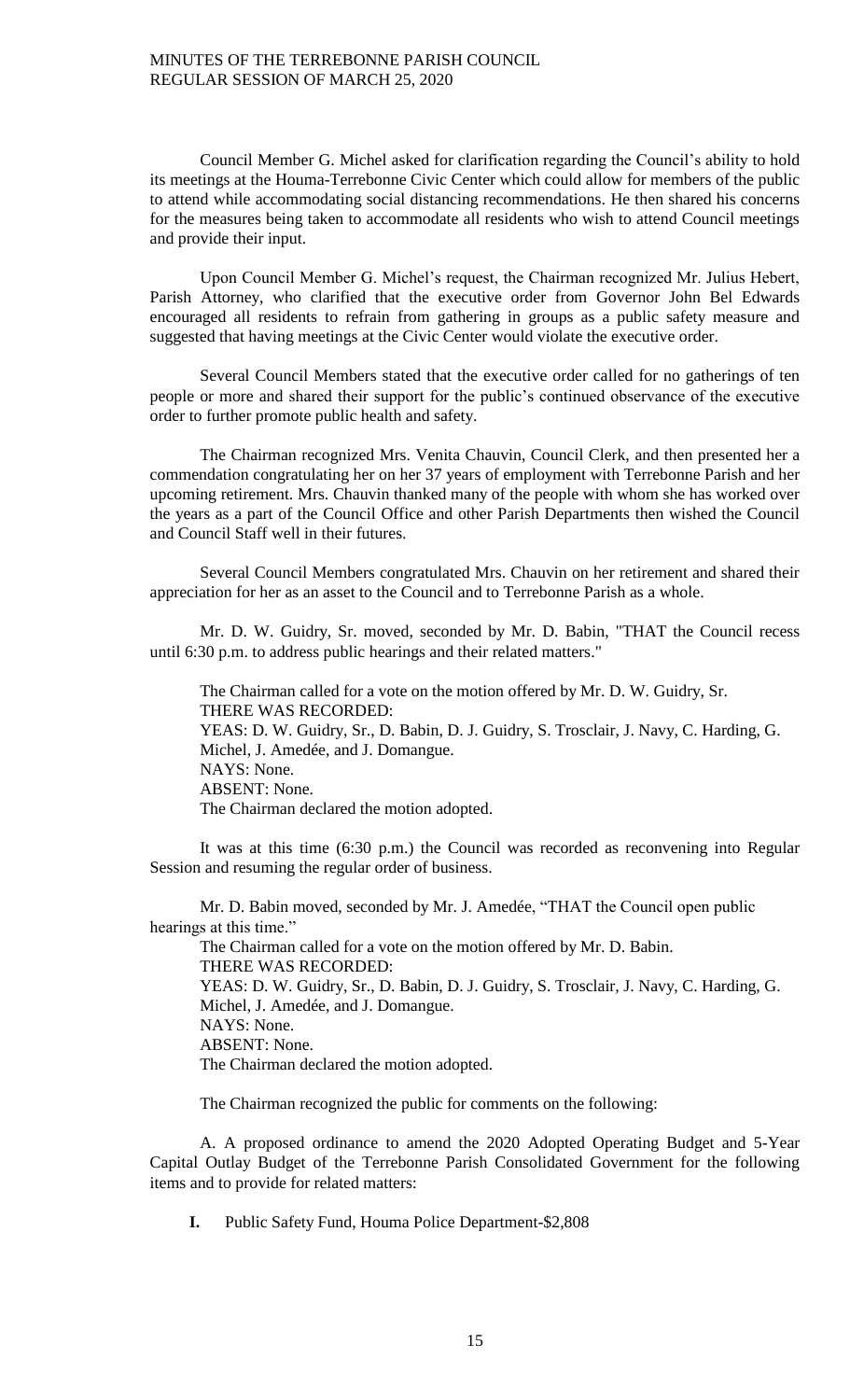- **II.** Animal Shelter-\$11,500
- **III.** Road and Bridge Department-\$1,385
- **IV.** Drainage Department-\$400,000
- **V.** Oakshire/Southdown 2 Holding Basins-\$1,168,976
- **VI.** South Louisiana Wetland Discovery Center-\$735,500
- **VII.** South Louisiana Wetland Discovery Center donation-\$306,000
- **VIII.** Bayou Terrebonne Freshwater Diversion Project-\$500
- **IX.** FEMA-Terrebonne Parish SRL/RL Elevation Project 1786-109-0006, (\$625,406).

There were no comments from the public on the proposed ordinance.

Mr. D. Babin moved, seconded by Mr. D. W. Guidry, Sr., "THAT the Council close the aforementioned public hearing."

The Chairman called for a vote on the motion offered by Mr. D. Babin. THERE WAS RECORDED: YEAS: D. W. Guidry, Sr., D. Babin, D. J. Guidry, S. Trosclair, J. Navy, C. Harding, G. Michel, J. Amedée, and J. Domangue. NAYS: None. ABSENT: None. The Chairman declared the motion adopted.

Council Member D. W. Guidry, Sr. clarified that many of the budget amendments were regarding monies received by the Parish for specific projects, not monies paid out by the Parish's general fund balance.

| <b>OFFERED BY:</b>  | MR. D. BABIN     |
|---------------------|------------------|
| <b>SECONDED BY:</b> | MR. D. J. GUIDRY |

#### **ORDINANCE NO. 9131**

AN ORDINANCE TO AMEND THE 2020 ADOPTED OPERATING BUDGET AND 5-YEAR CAPITAL OUTLAY BUDGET OF THE TERREBONNE PARISH CONSOLIDATED GOVERNMENT FOR THE FOLLOWING ITEMS AND TO PROVIDE FOR RELATED MATTERS.

- I. PUBLIC SAFETY FUND, HOUMA POLICE DEPARTMENT- \$2,808
- II. ANIMAL SHELTER-\$11,500
- III. ROAD AND BRIDGE DEPARTMENT-\$1,385
- IV. DRAINAGE DEPARTMENT-\$400,000
- V. OAKSHIRE/SOUTHDOWN 2 HOLDING BASINS-\$1,168,976
- VI. SOUTH LOUISIANA WETLAND DISCOVERY CENTER- \$735,500
- VII. SOUTH LOUISIANA WETLAND DISCOVERY CENTER DONATION-\$306,000
- VIII. BAYOU TERREBONNE FRESHWATER DIVERSION PROJECT-\$500
- IX. FEMA-TERREBONNE PARISH SRL/RL ELEVATION PROJECT 1786-109-0006, (\$625,406)

### **SECTION I**

**WHEREAS**, the Houma Police Department received \$2,808 reimbursement for damages to Unit #319 due to an auto accident, and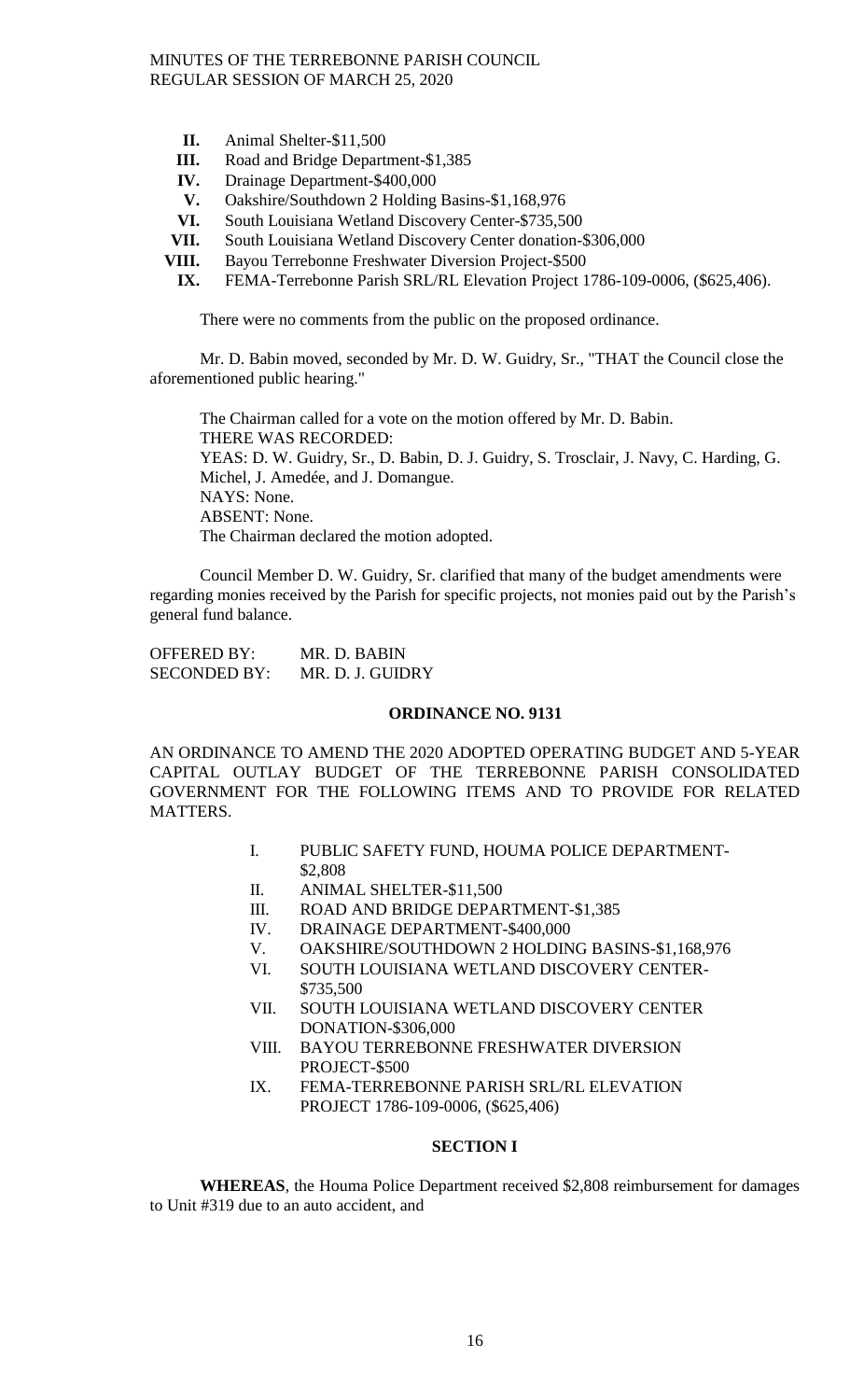**WHEREAS**, this reimbursement needs to be reflected in the Motor Vehicle account.

**NOW, THEREFORE BE IT ORDAINED**, by the Terrebonne Parish Council, on behalf of the Terrebonne Parish Consolidated Government, that the 2020 Adopted Operating Budget be amended for the Houma Police Department. (Attachment A)

# **SECTION II**

**WHEREAS**, donations for the Animal Shelter will be used to purchase an X-Ray machine, and

**WHEREAS**, \$11,500 of these donations will be put into the Machinery and Equipment account.

**NOW, THEREFORE BE IT FURTHER ORDAINED**, by the Terrebonne Parish Council, on behalf of the Terrebonne Parish Consolidated Government, that the 2020 Adopted Budget of the Terrebonne Parish Consolidated Government be amended for the Animal Shelter. (Attachment B)

#### **SECTION III**

**WHEREAS**, the Road and Bridge Department received \$1,385 reimbursement for damages to a signal pole, and

**WHEREAS**, this reimbursement needs to be reflected in the Bridge Repairs account.

**NOW, THEREFORE BE IT FURTHER ORDAINED**, by the Terrebonne Parish Council, on behalf of the Terrebonne Parish Consolidated Government, that the 2020 Adopted Operating Budget be amended for the Road and Bridge Department. (Attachment C)

### **SECTION IV**

**WHEREAS**, Administration is requesting funding for St. Louis Canal Pump Station and the Montegut Levee, and

**WHEREAS**, the funding source is from the Parishwide Drainage Construction Fund for \$400,000, and

**WHEREAS**, \$200,000 will be placed in the St. Louis Canal Pump Station account, and \$200,000 will be placed in the Montegut Levee account.

**NOW, THEREFORE BE IT FURTHER ORDAINED**, by the Terrebonne Parish Council, on behalf of the Terrebonne Parish Consolidated Government, that the 2020 Adopted Operating Budget and 5-Year Capital Outlay Budget of the Terrebonne Parish Consolidated Government be amended to recognize the funding for the Drainage Department. (Attachment D)

# **SECTION V**

**WHEREAS**, funding of \$1,168,976 is needed to complete the renovations of the Oakshire and Southdown No. 2 Sewer Holding Basins, and

**WHEREAS**, this project has been identified in the Facility Plan, as prepared by Providence/GSE Associates, LLC and subsequently approved by the Louisiana Department of Environmental Quality and will be funded by a Clean Water State Revolving Fund (CNSRF) loan program, and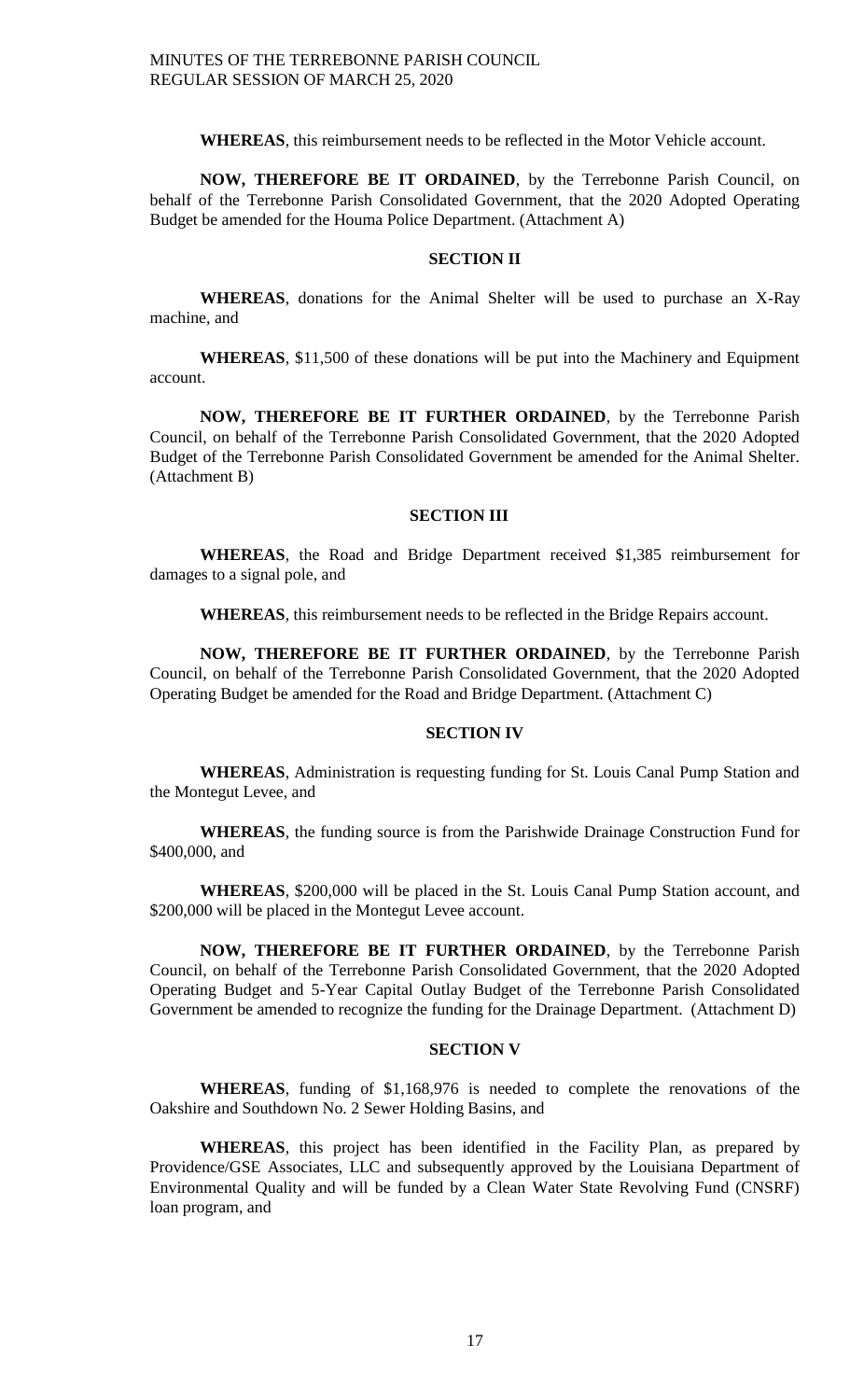**NOW, THEREFORE BE IT FURTHER ORDAINED**, by the Terrebonne Parish Council, on behalf of the Terrebonne Parish Consolidated Government, that the 2020 Adopted Operating Budget and 5-Year Capital Outlay Budget be amended for the Oakshire and Southdown No. 2 Sewer Holding Basins. (Attachment E)

## **SECTION VI**

**WHEREAS**, the State of Louisiana, Facility Planning and Control has amended the cooperative endeavor agreement with Terrebonne Parish for the South Louisiana Wetlands Discovery Center, and

**WHEREAS**, the agreement includes additional funding from Facility Planning and Control of \$735,500, and

**WHEREAS**, the Center will provide educational opportunities for all residents of Terrebonne Parish and surrounding areas of our region.

**NOW, THEREFORE BE IT FURTHER ORDAINED**, by the Terrebonne Parish Council, on behalf of the Terrebonne Parish Consolidated Government that the 2020 Operating Budget and 5-Year Capital Outlay Budget be amended to recognize the additional funding for the South Louisiana Wetlands Discovery Center Project. (Attachment F)

### **SECTION VII**

**WHEREAS**, the South Louisiana Wetlands Discovery Center contributed \$306,000 toward the South Louisiana Wetland Discovery Center, and

**WHEREAS**, the funds contributed will be used for the construction associated with the facility.

**NOW, THEREFORE BE IT FURTHER ORDAINED**, by the Terrebonne Parish Council, on behalf of the Terrebonne Parish Consolidated Government, that the 2020 Adopted Operating Budget and the 5-Year Capital Outlay Budget be amended to recognize the funding for the South Louisiana Wetlands Discovery Center. (Attachment G)

# **SECTION VIII**

**WHEREA**S, Administration is requesting funding for the Bayou Terrebonne Freshwater Diversion Project for \$500, and

**WHEREAS**, the funding of \$250 will come from the General Fund mineral royalties, and

**WHEREAS**, the funding of \$250 will come from the Terrebonne Levee and Conservation District.

**NOW, THEREFORE BE IT ORDAINED**, by the Terrebonne Parish Council, on behalf of the Terrebonne Parish Consolidated Government, that the 2020 Adopted Operating Budget and 5-Year Capital Outlay Budget be amended for the Bayou Terrebonne Freshwater Diversion Project. (Attachment H)

## **SECTION IX**

**WHEREAS**, the U.S. Department of Homeland Security Federal Emergency Management Agency (FEMA) approves the request to withdraw three properties from the Hazard Mitigation Grant Program (HMGP) 1786-06, and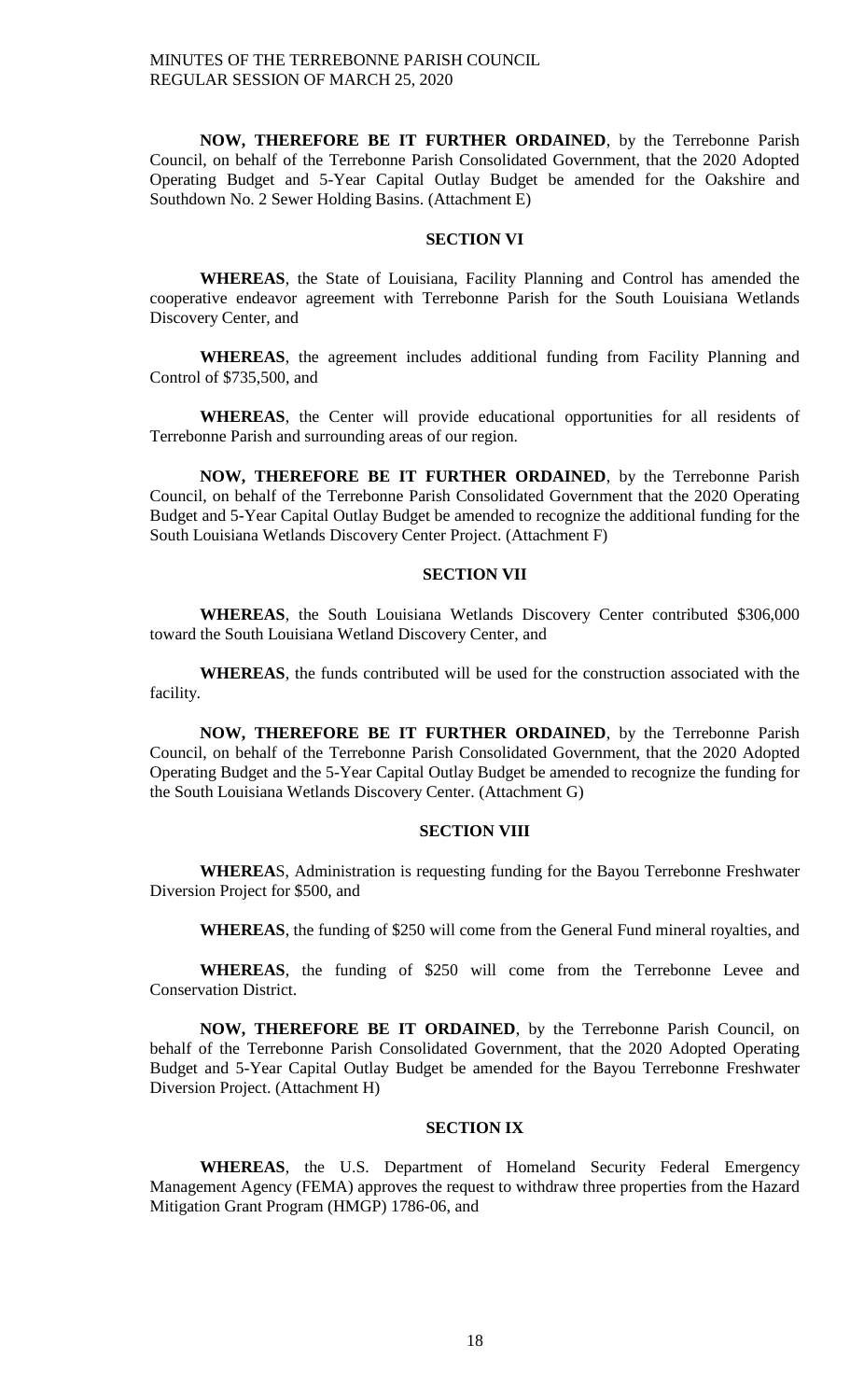**WHEREAS**, the program will withdraw \$460,308 federal funding and \$165,098 nonfederal funding for a total decrease of \$625,406.

**NOW, THEREFORE BE IT FURTHER ORDAINED**, by the Terrebonne Parish Council, on behalf of the Terrebonne Parish Consolidated Government, that the 2020 Adopted Operating Budget be amended for the Hazard Mitigation Grant Program-Terrebonne Parish Elevation Project. (Attachment I)

#### **SECTION X**

If any word, clause, phrase, section or other portion of this ordinance shall be declared null, void, invalid, illegal, or unconstitutional, the remaining words, clauses, phrases, sections and other portions of this ordinance shall remain in full force and effect, the provisions of this ordinance hereby being declared to be severable.

#### **SECTION XI**

This ordinance shall become effective upon approval by the Parish President or as otherwise provided in Section 2-13(b) of the Home Rule Charter for a Consolidated Government for Terrebonne Parish, whichever occurs sooner.

This ordinance, having been introduced and laid on the table for at least two weeks, was voted upon as follows:

THERE WAS RECORDED:

YEAS: D. W. Guidry, Sr., D. Babin, D. J. Guidry, S. Trosclair, J. Navy, C. Harding, G. Michel, J. Amedee and J. Domangue. NAYS: None. NOT VOTING: None. ABSTAINING: None. ABSENT: None. The Chairman declared the ordinance adopted on this, the 25th day of March 2020.

The Chairman recognized the public for comments on the following:

B. A proposed ordinance to amend Section 22- 146 of Chapter 22, entitled, "Culvert Permit Required; Procedure, Construction Specifications" to provide for Terrebonne Parish Consolidated Government installation of culverts for landowners for benefit of public drainage.

There were no comments from the public on the proposed ordinance.

Mr. G. Michel moved "THAT the Council hold open the aforementioned public hearing to the next Regular Council Session where members of the public could attend the public hearing in person."

The motion failed for lack of a second.

Mr. D. Babin moved, seconded by Mr. J. Navy, "THAT the Council close the aforementioned public hearing."

The Chairman called for a vote on the motion offered by Mr. D. Babin. THERE WAS RECORDED: YEAS: D. W. Guidry, Sr., D. Babin, D. J. Guidry, S. Trosclair, J. Navy, C. Harding, G. Michel, J. Amedée, and J. Domangue. NAYS: None. ABSENT: None.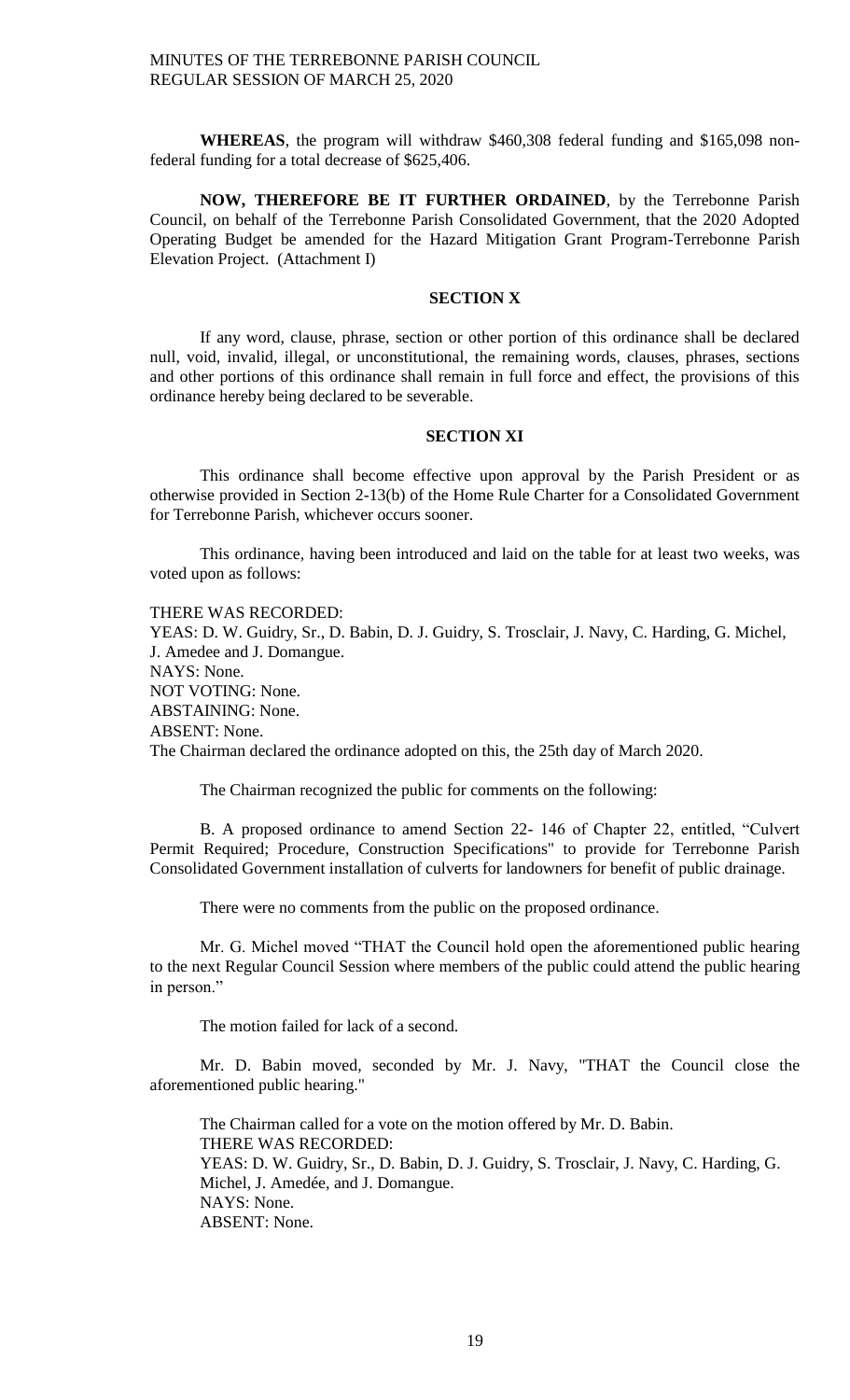The Chairman declared the motion adopted.

| <b>OFFERED BY:</b>  | MR. D. J. GUIDRY |
|---------------------|------------------|
| <b>SECONDED BY:</b> | MR. J. NAVY      |

#### **ORDINANCE NO. 9132**

AN ORDINANCE TO AMEND SECTION 22- 146 OF CHAPTER 22, ENTITLED, "CULVERT PERMIT REQUIRED; PROCEDURE, CONSTRUCTION SPECIFICATIONS TO PROVIDE FOR TERREBONNE PARISH CONSOLIDATED GOVERNMENT INSTALLATION OF CULVERTS FOR LANDOWNERS FOR BENEFIT OF PUBLIC DRAINAGE AND PUBLIC WELFARE

**WHEREAS**, Section 22-146, et seq. of the Terrebonne Parish Code of Ordinances set forth the procedure for application, permitting, and installation of culverts in order to assure that the Terrebonne Parish Consolidated Government drainage system is not compromised by the improper installation of culverts; and

**WHEREAS,** Section 22-146(7) of the Terrebonne Parish Code of Ordinances provides that the "parish shall provide for the installation of all culverts"; and

**WHEREAS**, Louisiana Revised Statute 33:4884 provides, "the governing authority of a local governmental subdivision may purchase, install, maintain, or replace culverts within any drain, ditch or canal within its jurisdiction if the governing authority determines such action to be beneficial to the public at large, even if the installation of such culverts may result in a benefit to a private landowner. The governing authority may adopt ordinances regulating the installation of culverts, which may include a requirement that a private person wishing to have a culvert installed within a drain, ditch, or canal affecting his property contract with the governing authority to provide such construction services. The governing authority may only provide materials or construction services pursuant to such an ordinance upon full reimbursement of the costs to the governing authority by the private property owner."

**WHEREAS**, TPCG is a Home Rule Charter Government and pursuant to Louisiana Constitution Article VII, Section 5, can make its own laws (ordinances) to regulate Terrebonne Parish that comports with Louisiana Constitution Article VII, Section 14(A)(c) with individuals pursuant to Cooperative Endeavor Agreements;

**WHEREAS**, the Louisiana Constitution Article VII, Section 14 (A) provides "except as otherwise provided by this constitution, the funds, credit, property, or things of value of the state or of any political subdivision shall not be loaned, pledged, or donated to or for any person, association, or corporate, public or private" unless the entity has a public purpose for the expenditure or transfer that comports with the governmental purpose for which the public entity has a legal authority to pursue, that the expenditure or transfer taken as a whole does not appear to be gratuitous, and that the public entity has a demonstrable, objective, and reasonable expectation of receiving at least equivalent value in exchange for the expenditure of public funds; and

**WHEREAS**, the Terrebonne Parish Council seeks to regulate drainage, avoid drainage problems and to provide better and more uniform drainage in order to protect the general welfare, safety, health, peace and good order of the parish; through the installation of culverts.

**NOW, THEREFORE BE IT ORDAINED** by the Terrebonne Parish Council, on behalf of the Terrebonne Parish Consolidated Government, that the following policy be enacted:

## **SECTION I**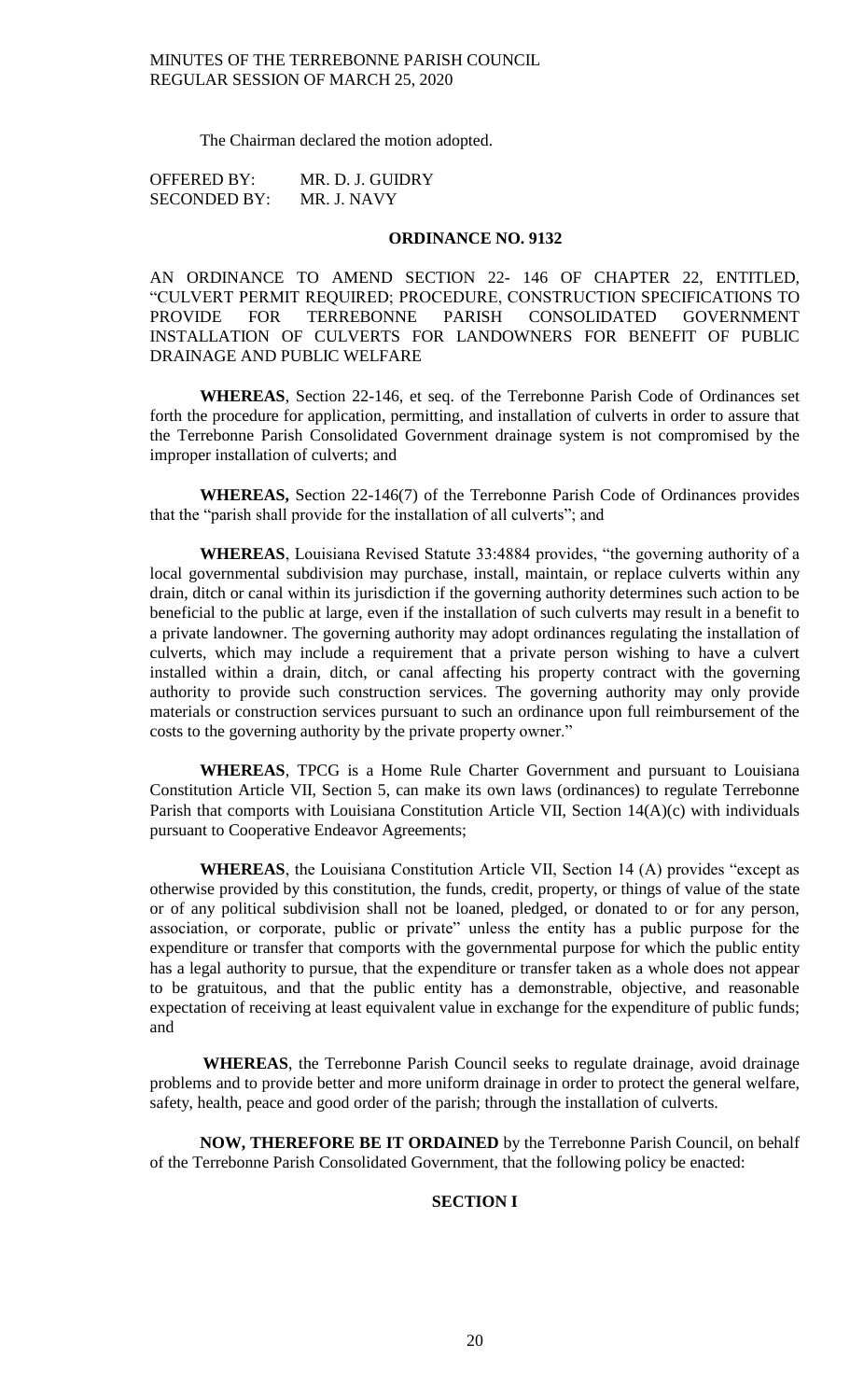Chapter 22, Section 22-146 of the Terrebonne Parish Code is enacted to read:

## **Culvert permit required; procedure; construction specifications**

## Definitions:

- 1) Discounted Rate amount deducted from payment as illustrated in number 9.
- 2) Roadside Ditch state right of ways along roadside will not be considered without providing DOTD permit. Any ditch along a parish roadside right of way is eligible provided the property owner is the applicant. A ditch owned by anyone other than the applicant will require appropriate approval from the owner.
- 3) Applicant property owner or persons with legal authority formally requesting culverting and catch basins to be installed in residential and not industrial or commercial property along roadside ditches, which TPCG may or may not have a right of way, through application; and sometimes referred to as "obligee" in Agreement.
- 4) Facilities refers to the range of things built, installed, or established for a particular purpose as referred to in the "Agreement", attached in Appendix A.

The following regulations shall be applicable to all Applicants wishing to construct and/or install culverts, catch basins, or appurtenant structures within or upon any public drainage ditch or canal located within the parish, acquired by the parish by purchase, exchange, donation, expropriation or prescription.

- 1) Applicants must have title ownership or have appropriate legal authorization to act on behalf of owner. Applicant shall seek culverting and catch basins only on residential rather than commercial or industrial property. Prior to purchasing or obtaining culverts, catch basins or appurtenant structures, to be placed in or upon any roadside drainage ditch the property owner shall execute the appropriate Application and Agreement.
- 2) Upon receipt of the application for a culvert permit, the public works director or his designee shall inspect and determine the correct culvert, catch basin, or appurtenant structure size and grade level required.
- 3) All culverts, catch basins, and appurtenant structures must be purchased by the Applicant in accordance with the required specifications from the parish.
- 4) Clean-out boxes shall be required at locations deemed to be in the best interest of the parish drainage system, as determined by the public works director, or his designee.
- 5) Within thirty (30) days after the installation of the culverts, all catch basins and clean-out boxes shall be constructed in accordance with the specifications of the public works director, or his designee.
- 6) Upon completion of construction of clean-out boxes, the Applicant must notify the parish for a final inspection. Should the clean-out boxes not meet specifications, the parish may:
	- a. Allow the owner to rebuild the boxes, within a time period approved by the public works director; or
	- b. Remove the culverts, catch basins, and boxes from the ditch.
- 7) Upon issuance of the proper permit, and receipt of the applicable installation fee, if any fee is owed, the parish shall provide labor for the installation of catch basins and concrete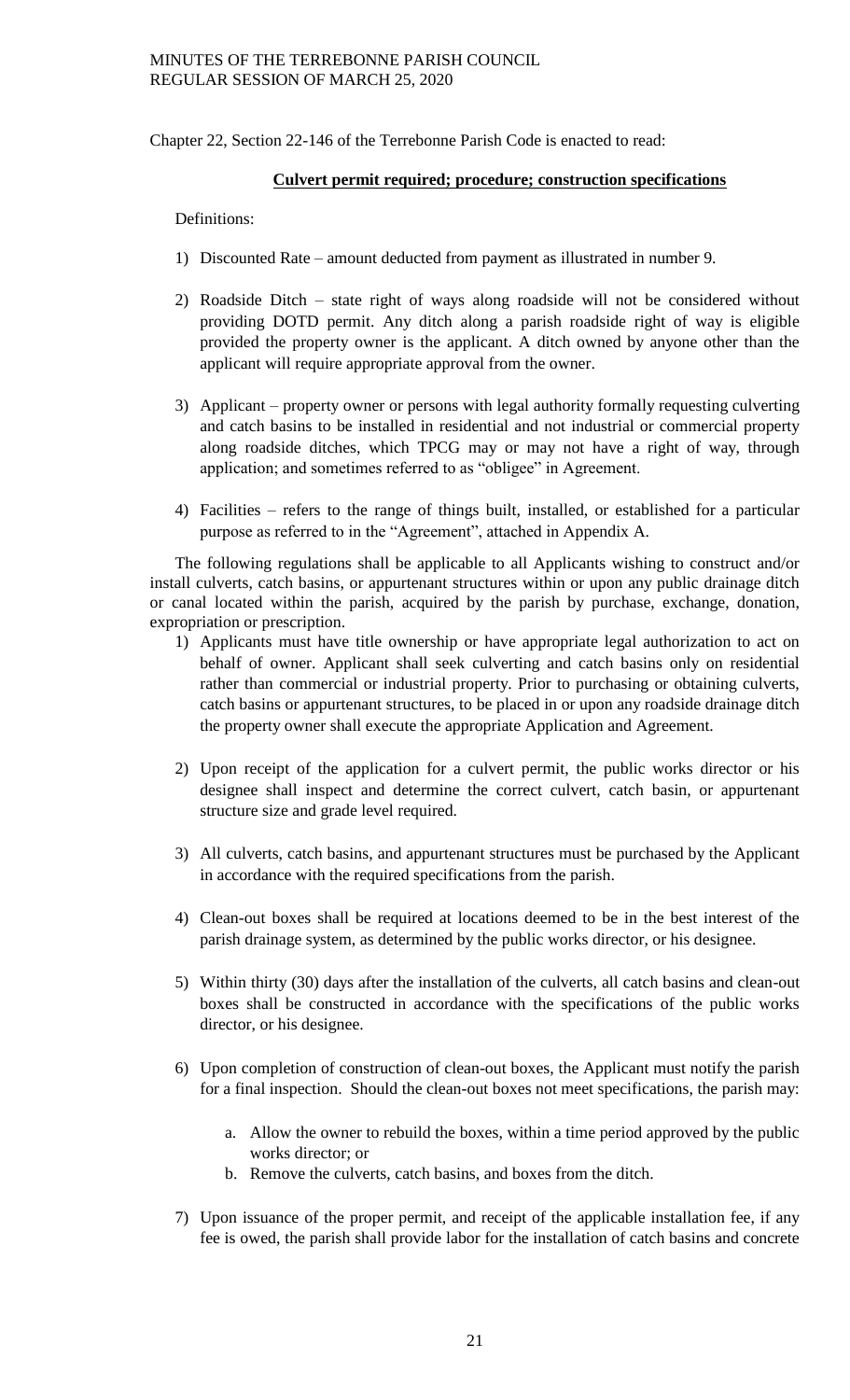culverts of thirty-six (36) inches or less, and metal or plastic culverts of forty-eight (48) inches or less to any natural or juridical person per calendar 365-day period. If any applicant owns more than 10% of an applicant juridical entity, the juridical entity is excluded from consideration. One application within a 365-day period including normal legal holidays is allowed. Otherwise, the installation of culverts and all catch basins shall be the responsibility of the property owner; however, all installations must be made in accordance with these regulations and upon completion of installation of culverts and catch basins the property owner shall notify the parish for a final inspection.

- 8) The parish shall not provide cover material for culverts, other than the material dug from the ditch where culverts are being installed. The parish will not tie in any culverting to existing systems. Tie in to existing systems is the responsibility of the Applicant.
- 9) Notwithstanding anything to the contrary, TPCG shall install any culverts and prefabricated catch basins on an Applicant's property subject to a drainage servitude and right of way in favor of the public at the following rates:
	- a. Installation per foot is \$11.28. However, the first 120' per property along roadside ditch, per year is installed at no charge.
	- b. Pre-fabricated catch basins \$100.00 for each catch basin installed. However, the first two catch basins per residential property are installed at no charge. The property owner is responsible for the purchase of the catch basins. Every 60' of culvert requires at least one catch basin in accordance with specifications.
	- c. To obtain the discounted rate, the installation of culverts and catch basins for Applicant(s) must be adjacent to a public roadway and further the public purpose of enhancement of public drainage and/or making public drainage more uniform. Applicants agree the labor can be done by TPCG or its designated independent contractor at TPCG's costs. Applicant will purchase the approved culverting and catch basins and authorizes back fill to be utilized from the existing roadside ditch as cover. Applicants will provide at no charge use of applicant's property to perform work along public roads and provide access for TPCG equipment to perform work. TPCG has responsibility for maintenance. Property owner must replace culverts and catch basins as necessary. All applicants are required to sign the Application and Agreement found in Appendix A.
	- d. TPCG approves and adopts Application and Agreement located in Appendix A of Terrebonne Parish Code of Ordinances.
	- e. Notwithstanding anything to the contrary in this Ordinance, should the installation of culverts and catch basins not be approved by either TPCG engineering or legal, then TPCG has no obligation to install the culverting or catch basins. TPCG will incur no liability for exercising its policy discretion in denying any Application.

# **SECTION II**

If any word, clause, phrase, section or other portion of this ordinance shall be declared null, void, invalid, illegal or unconstitutional, the remaining words, clauses, phrases, sections and other portions of this ordinance shall remain in full force and effect, the provisions of this ordinance hereby being declared to be severable.

# **SECTION III**

This ordinance shall become effective upon approval by the Parish President.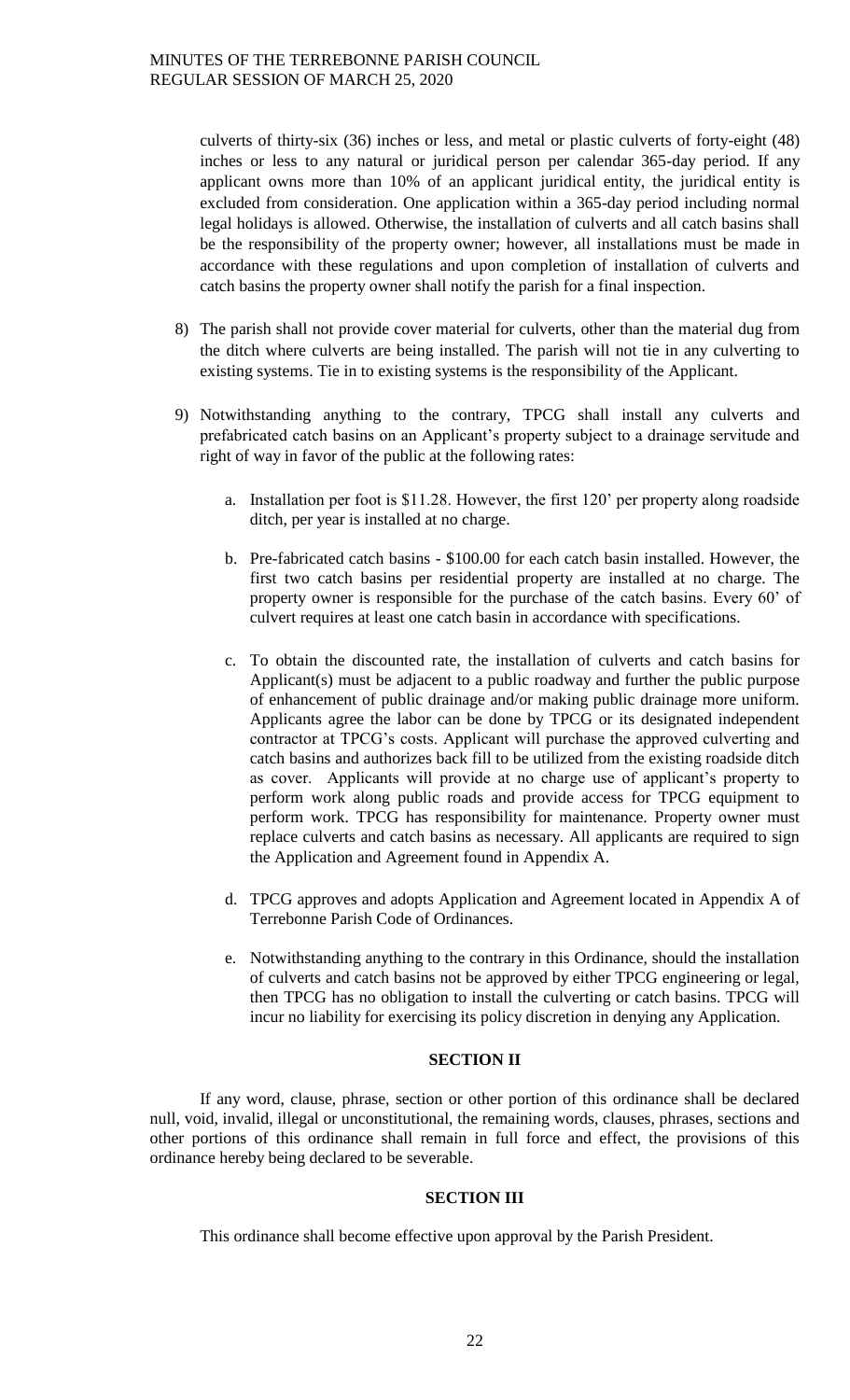THERE WAS RECORDED: YEAS: D. W. Guidry, Sr., D. Babin, D. J. Guidry, S. Trosclair, J. Navy, C. Harding, J. Amedee and J. Domangue. NAYS: G. Michel. NOT VOTING: None. ABSTAINING: None. ABSENT: None. The Chairman declared the ordinance adopted on this, the 25th day of March 2020.

The Chairman recognized the public for comments on the following:

C. A proposed ordinance to support a foreign-trade zone site for Deepwater Riser Services, LLC in Houma, Terrebonne Parish, Louisiana; authorizing the Parish President to execute on behalf of TPCG a Cooperative Endeavor Agreement with Deepwater Riser Services to facilitate the application of ad valorem tax exemptions on certain property within the subzone; and to provide for related matters.

There were no comments from the public on the proposed ordinance.

Mr. D. W. Guidry, Sr. moved, seconded by Mr. D. Babin, "THAT the Council close the aforementioned public hearing."

The Chairman called for a vote on the motion offered by Mr. D. W. Guidry, Sr. THERE WAS RECORDED: YEAS: D. W. Guidry, Sr., D. Babin, D. J. Guidry, S. Trosclair, J. Navy, C. Harding, J. Amedée, and J. Domangue. NAYS: None. ABSENT: G. Michel. The Chairman declared the motion adopted.

OFFERED BY: MR. D. BABIN SECONDED BY: MR. D. W. GUIDRY, SR.

### **ORDINANCE NO. 9133**

AN ORDINANCE SUPPORTING A FOREIGN-TRADE ZONE SITE FOR DEEPWATER RISER SERVICES, LLC IN HOUMA, TERREBONNE PARISH, LOUISIANA; AUTHORIZING THE PARISH PRESIDENT TO EXECUTE ON BEHALF OF TPCG A COOPERATIVE ENDEAVOR AGREEMENT WITH DEEPWATER RISER SERVICES TO FACILITATE THE APPLICATION OF AD VALOREM TAXE EXEMPTIONS ON CERTAIN PROPERTY WITHIN THE SUBZONE; AND TO PROVIDE FOR RELATED MATTERS.

**WHEREAS,** Section 1 – 06 of the Home Rule Charter for the Parish of Terrebonne provides that the parish government shall have the right, power and authority to pass all ordinances requisite or necessary to promote, protect and preserve the general welfare, safety, health, peace and good order of the parish, including, but not by way of limitation, the right, power and authority to pass ordinances on all subject matter necessary, requisite or proper for the management of the parish affairs, and all other subject matter without exception, subject only to the limitations that the same shall not be inconsistent with the Constitution or expressly denied by the general law applicable to the parish; and

**WHEREAS,** the Houma Terrebonne Airport Commission ("Grantee") has been approved by the United States Foreign-Trade Zones Board (the "Board") as Grantee of Foreign-Trade Zone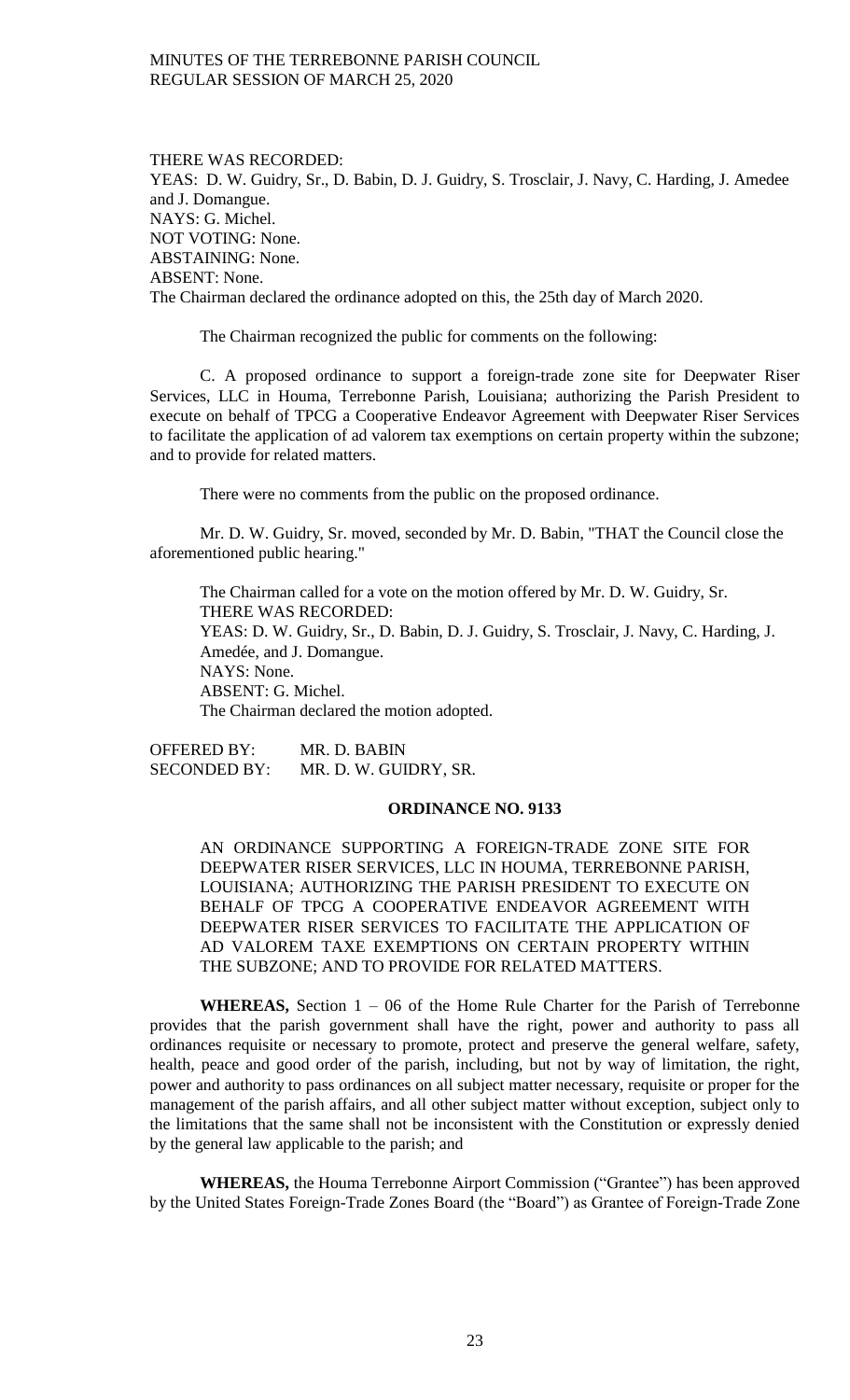No. 279 pursuant to Board Order No. 1771, dated July 7, 2011, and published at 76 Federal Register  $\frac{1}{4}3653-4$ , on July 21, 2011;<sup>1</sup> and

**WHEREAS,** each site within the Foreign Trade Zone requires approval in accordance with 19 U.S.C. § 81 prior to benefiting from the ad valorem tax exemption;

**WHEREAS,** applicants approved to operate sites designated as part of the Foreign Trade Zone are exempt under 19 U.S.C. § 81(o)(e) from state and local ad valorem tax of (1) tangible personal property imported from outside of the United States and held within a FTZ for storage, sale, assembly, manufacturing, or distribution or (2) tangible personal property produced in the United States for export; and

**WHEREAS,** in order for the applicant to qualify for the ad valorem tax exemption under 19 U.S.C. § 81(o)(e), authorization is needed from local taxing authorities, e.g., TPCG; and

**WHEREAS,** Deepwater Riser Services, LLC, a FTZ applicant, operates on 24 acres of land with a municipal address of 140 Industrial Boulevard, Houma LA 70363, which offers inspections, transportation, maintenance, repair, and storage for marine drilling equipment for use in offshore drilling rigs; and

**WHEREAS,** Deepwater Riser Services, LLC has requested TPCG to issue a letter of no objection, to the Houma Terrebonne Airport Commission in favor of activating a Foreign Trade Zone Site and offering ad valorem tax exemptions under 19 U.S.C. § 81o(e) for the Deepwater Riser Services facility as it relates to drilling-related equipment; and

**WHEREAS,** TPCG believes that supporting this FTZ application with a limitation on ad valorem tax exemptions will benefit economic activity in Terrebonne Parish and attract industry competing in international trade; and

**WHEREAS,** TPCG wishes to issue a letter of no objection for the application of Deepwater Riser Services, LLC to operate as a Foreign Trade Zone Site within Terrebonne Parish, in consideration of its execution of the agreement with TPCG attached hereto; and

**WHEREAS**, TPCG is waiving appropriations in ad valorem tax revenues from the proposed exempt drilling-related equipment under the FTZ act; and

**WHEREAS**, TPCG and Deepwater Riser Services, LLC desire to enter into the attached cooperative endeavor agreement, wherein a limited ad valorem tax exemption, as defined in the CEA, is available to Deepwater Riser Services at the time its Zone Site becomes activated; and

**WHEREAS**, Deepwater Riser Services has provided an economic feasibility report projecting TPCG will receive equal or more in economic benefits than the revenue waived; and

# **NOW, THEREFORE, BE IT ORDAINED** by the Terrebonne Parish Council that:

### **SECTION I**

Administration may issue a letter of no objection to the Houma Terrebonne Airport Commission for a limited ad valorem tax exemption for drilling-related equipment in support of the application of Deepwater Riser Services, LLC to operate its facilities located at 140 Industrial Boulevard, Houma, Louisiana, 70363, further described and depicted in the attached map, as a Foreign Trade Zone Site, subject to the execution and enforcement of an agreement between TPCG and Deepwater Riser Services, LLC materially similar to the attached agreement.

 $\overline{a}$ 

<sup>&</sup>lt;sup>1</sup> See<http://ita-web.ita.doc.gov/FTZ/OFISLogin.nsf> for a review of FTZ 279.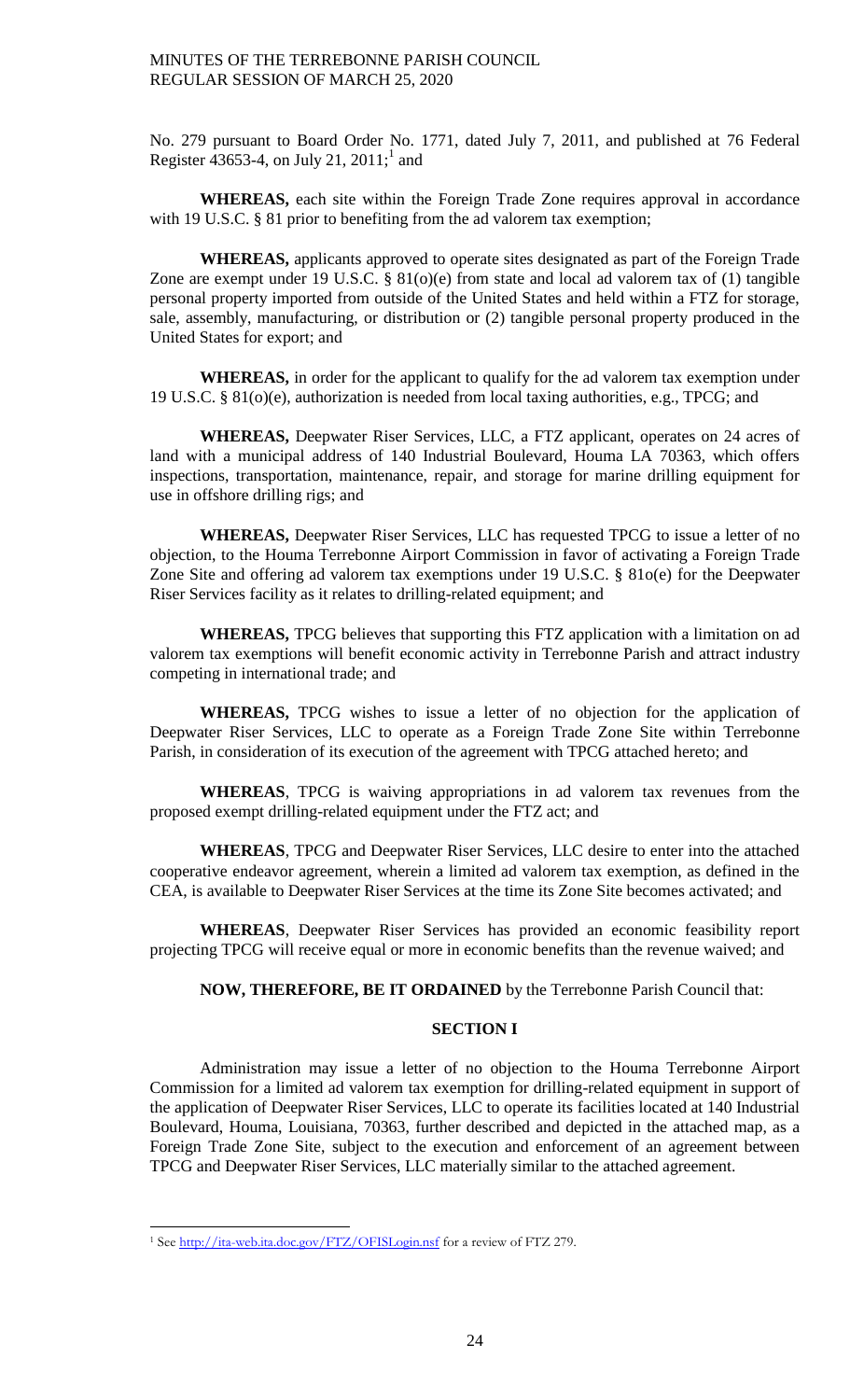## **SECTION II**

The Parish President is authorized to enter into a cooperative endeavor agreement with Deepwater Riser Services, LLC to facilitate the application for a limited ad valorem tax exemption on taxable items within the proposed Foreign Trade Zone Site, as set forth in 19 U.S.C. §81o(e) with the attached contract on drilling-related equipment, subject to final review and approval by the Legal Department.

#### **SECTION III**

Any and all other provisions of the Code not amended herein, shall remain in full force and effect. If any word, clause, phrase, section or other portion of this ordinance shall be declared null, void, invalid, illegal, or unconstitutional, the remaining words, clauses, phrases, sections and other portions of this ordinance shall remain in full force and effect, the provisions of this ordinance hereby being declared to be severable.

## **SECTION IV**

This ordinance shall become effective upon approval by the Parish President or as otherwise provided in Section 2-12 or 2-13(b) of the Home Rule Charter or as otherwise required by the Home Rule Charter for a Consolidated Government for Terrebonne Parish, whichever occurs sooner.

This ordinance, having been introduced and laid on the table for at least two weeks, was voted upon as follows:

### **SECTION V**

If any word, clause, phrase, section or other portion of this ordinance shall be declared.

This ordinance, having been introduced and laid on the table for at least two weeks, was voted upon as follows:

THERE WAS RECORDED:

YEAS: D. W. Guidry, Sr., D. Babin, D. J. Guidry, S. Trosclair, J. Navy, C. Harding, J. Amedee and J. Domangue. NAYS: None. NOT VOTING: None. ABSTAINING: None. ABSENT: G. Michel. The Chairman declared the ordinance adopted on this, the 25th day of March 2020.

The Chairman recognized the public for comments on the following:

D. A proposed ordinance to appoint a Terrebonne Parish Council Clerk, Assistant Council Clerk, and Senior Minute Clerk, setting the salaries.

There were no comments from the public on the proposed ordinance.

Mr. D. Babin moved, seconded by Mr. J. Amedée, "THAT the Council close the aforementioned public hearing."

The Chairman called for a vote on the motion offered by Mr. D. Babin. THERE WAS RECORDED: YEAS: D. W. Guidry, Sr., D. Babin, D. J. Guidry, S. Trosclair, J. Navy, C. Harding, J. Amedée, and J. Domangue.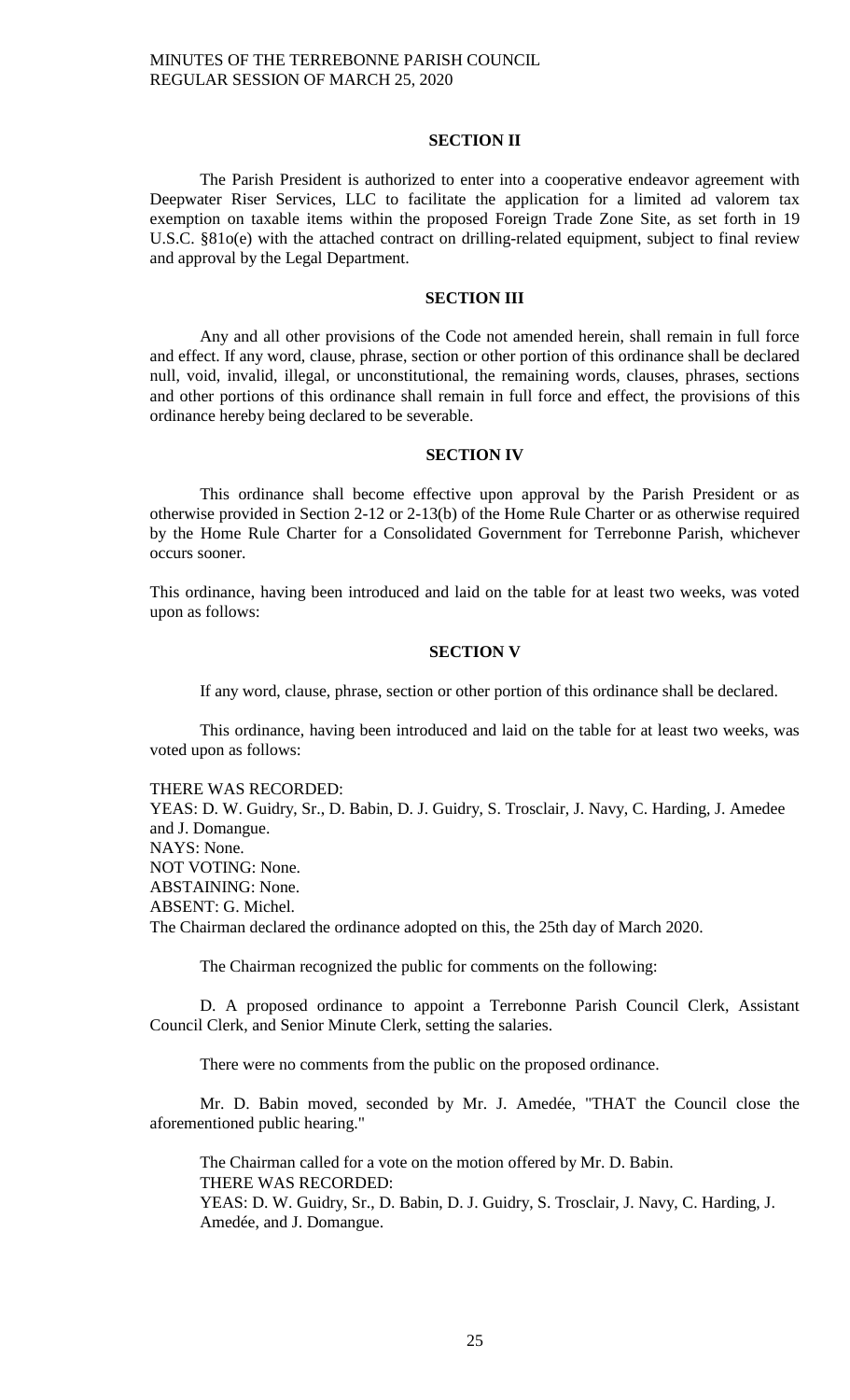NAYS: None. ABSENT: G. Michel. The Chairman declared the motion adopted.

OFFERED BY: MR. J. AMEDEE SECONDED BY: MR. C. HARDING

# **ORDINANCE NO. 9134**

AN ORDINANCE TO APPOINT A TERREBONNE PARISH COUNCIL CLERK, ASSISTANT COUNCIL CLERK AND SENIOR MINUTE CLERK, TO SET THE SALARIES, AND TO SET AN EFFECTIVE DATE RELATIVE THERETO.

**WHEREAS**, Section 2-10 of the Home Rule Charter requires approval of the Terrebonne Parish Council to appoint clerical personnel as members of the Council Staff; and

**NOW, THEREFORE BE IT ORDAINED**, by the Terrebonne Parish Council, on behalf of the Terrebonne Parish Consolidated Government, that Ms. Suzette Thomas be appointed to the position of Terrebonne Parish Council Clerk, Mrs. Tammy Triggs be appointed to the position of Assistant Council Clerk, and Mr. Keith Hampton be appointed to the position of Senior Minute Clerk and that the salary of the aforementioned individuals be set as follows.

## **SECTION I**

This ordinance shall become effective at midnight on March 27, 2020.

Position - Council Clerk, Grade 212 Salary - \$70,000.00 annually Position – Assistant Council Clerk, Grade 208 Salary - \$52,000.00 annually Senior Minute Clerk, Grade 109 \$18.27 an hour

### **SECTION II**

If any word, clause, phrase, section or other portion of this ordinance shall be declared null, void, invalid, illegal, or unconstitutional, the remaining words, clauses, phrases, sections and other portions of this ordinance shall remain in full force and effect, the provisions of this ordinance hereby being declared to be severable.

## **SECTION III**

This ordinance shall become effective upon approval by the Parish President or as otherwise provided in Section 2-13(b) of the Home Rule Charter for a Consolidated Government for Terrebonne Parish, whichever occurs sooner.

This ordinance, having been introduced and laid on the table for at least two weeks, was voted upon as follows:

THERE WAS RECORDED: YEAS: D. W. Guidry, Sr., D. Babin, D. J. Guidry, S. Trosclair, J. Navy, C. Harding, J. Amedee and J. Domangue. NAYS: None. NOT VOTING: None. ABSTAINING: None. ABSENT: G. Michel. The Chairman declared the ordinance adopted on this, the 25th day of March 2020.

The Chairman recognized the public for comments on the following: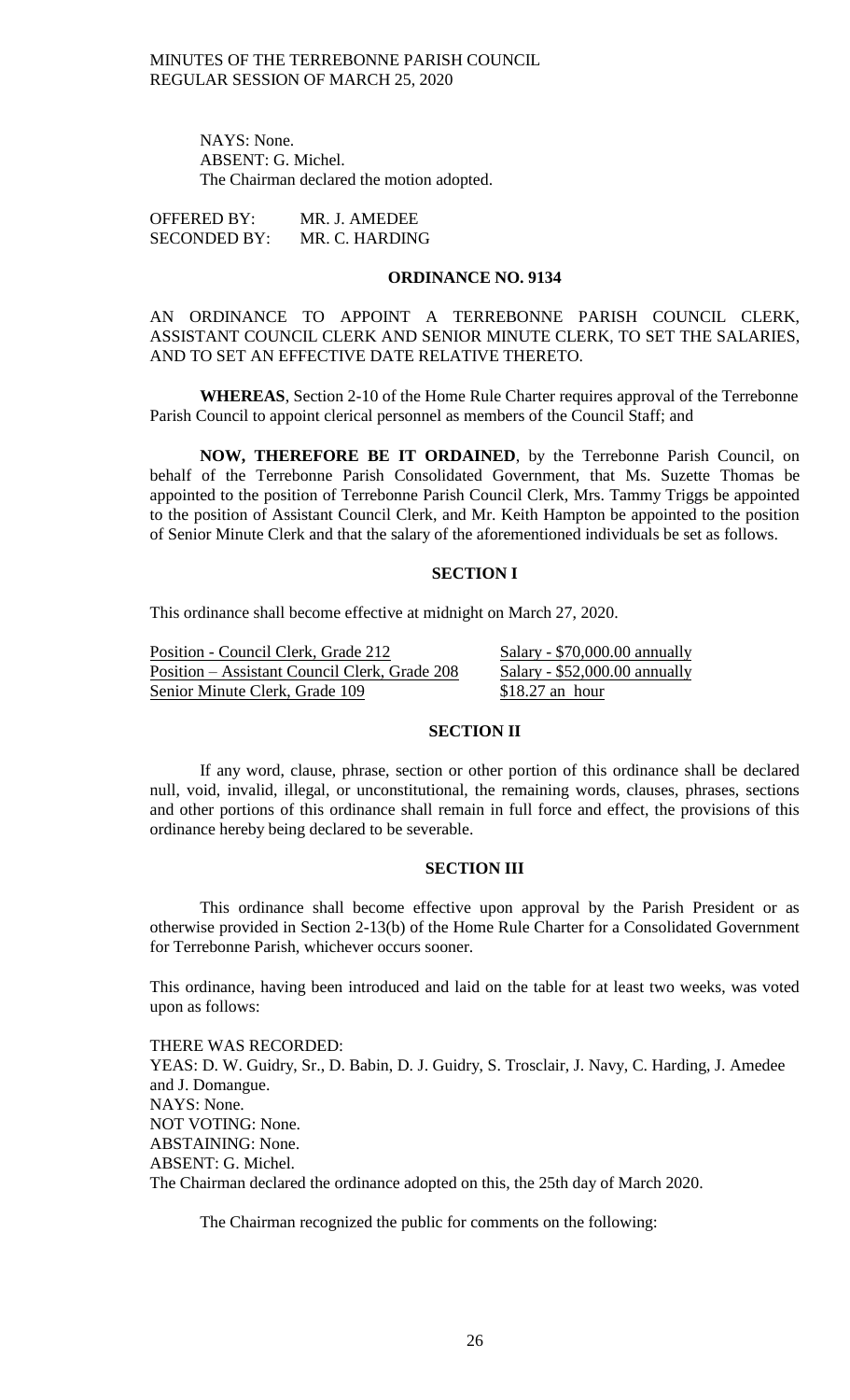E. A proposed ordinance to appoint a Terrebonne Parish Council Minute Clerk, setting the salary.

There were no comments from the public on the proposed ordinance.

Mr. D. J. Guidry moved, seconded by Mr. C. Harding, "THAT the Council close the aforementioned public hearing."

The Chairman called for a vote on the motion offered by Mr. D. J. Guidry. THERE WAS RECORDED: YEAS: D. W. Guidry, Sr., D. Babin, D. J. Guidry, S. Trosclair, J. Navy, C. Harding, J. Amedée, and J. Domangue. NAYS: None. ABSENT: G. Michel. The Chairman declared the motion adopted.

OFFERED BY: MR. D. J. GUIDRY SECONDED BY: MR. C. HARDING

### **ORDINANCE NO. 9135**

AN ORDINANCE TO APPOINT A TERREBONNE PARISH COUNCIL MINUTE CLERK, AND SETTING THE SALARY.

**WHEREAS**, Section 2-10 of the Home Rule Charter requires approval of the Terrebonne Parish Council to appoint clerical personnel as members of the Council Staff; and

**NOW, THEREFORE BE IT ORDAINED**, by the Terrebonne Parish Council, on behalf of the Terrebonne Parish Consolidated Government, that Ms. Margeaux LeCompte be appointed to the position of Terrebonne Parish Council Minute Clerk, and that the salary of the aforementioned individual be set as follows:

Grade 107 Minute Clerk \$ 14.58 an hour

### **SECTION I**

If any word, clause, phrase, section or other portion of this ordinance shall be declared null, void, invalid, illegal, or unconstitutional, the remaining words, clauses, phrases, sections and other portions of this ordinance shall remain in full force and effect, the provisions of this ordinance hereby being declared to be severable.

### **SECTION II**

This ordinance shall become effective upon approval by the Parish President or as otherwise provided in Section 2-13(b) of the Home Rule Charter for a Consolidated Government for Terrebonne Parish, whichever occurs sooner.

This ordinance, having been introduced and laid on the table for at least two weeks, was voted upon as follows:

THERE WAS RECORDED:

YEAS: D. W. Guidry, Sr., D. Babin, D. J. Guidry, S. Trosclair, J. Navy, C. Harding, J. Amedee and J. Domangue, NAYS: None. NOT VOTING: None.